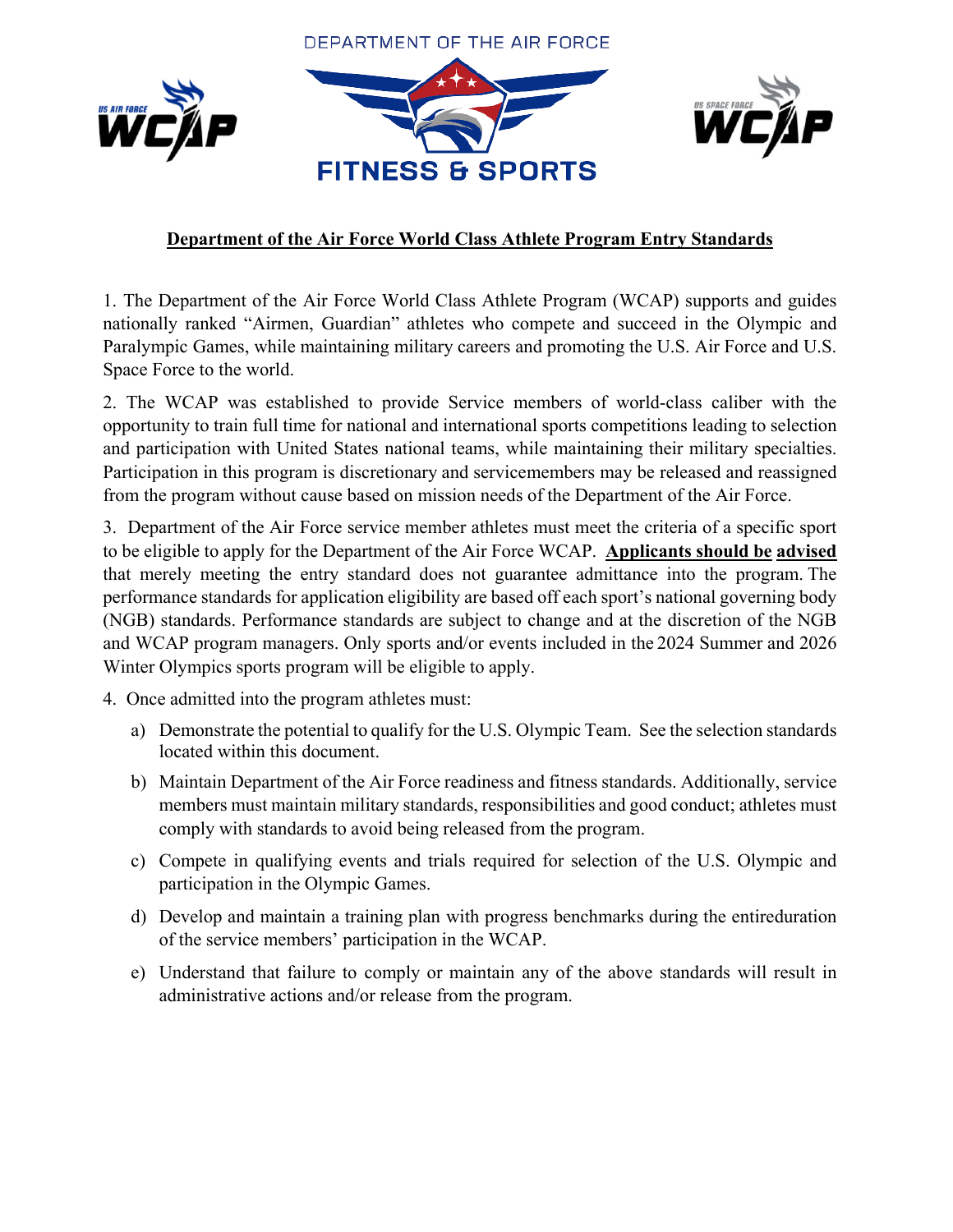# **2024 Summer Olympic Sports Program & 2026 Winter Olympic Sports Program For Olympic consideration, athletes must meet the current year World Athletics standards.**

## **ARCHERY:**

- a) A current member of the U.S. Senior or Junior National Recurve Archery Team or member within the past 12 months immediately prior to the date of the WCAP application.
- b) Competed in the sport of Recurve Archery at the Olympic Games held immediately prior to the date of the WCAP application.
- c) Must be nationally ranked in the top 10 US athletes, be eligible for funding from the National Governing Body and a by name recommendation by Senior US National Team Coach.
- d) More information on the sport of Archery can be found at [USA Archery \(usarchery.org\)](https://www.usarchery.org/)

## **BADMINTON:**

- a) Qualified to represent the U.S. at a Senior World Championship, Pan-American Games,or World University Games within the past 24 months immediately prior to the date of the WCAP application.
- b) Competed in the sport of Badminton at the Olympic Games held immediately prior to the date of the WCAP application.
- c) More information on the sport of Badminton can be found at [USA Badminton](https://usabadminton.org/)

#### **BEACH VOLLEYBALL:**

- a) Tried out for and selected to be a member of the U.S. Senior National Team in the 12 months immediately prior to the date of the WCAP application; by-name selection must be made by the Senior U.S. National Team coach.
- b) Competed in the sport of Beach Volleyball at the Olympic Games held immediately prior to the date of the WCAP application.
- c) More information on the sport of Beach Volleyball can be found at [Beach National Team](https://usavolleyball.org/beach-national-team/)  [USA Volleyball](https://usavolleyball.org/beach-national-team/)

# **BMX:**

- a) A current member of the U.S. Senior or Junior National Team for BMX and eligible for funding from the National Governing Body; by-name selection must be made by the Senior/Junior U.S. National Team coach.
- b) Competed in the sport of BMX at the Olympic Games held immediately prior to the date of the WCAP application.
- c) More information on the sport of BMX can be found at [Team USA | BMX Racing | USA](https://usacycling.org/team-usa/bmx)  [Cycling](https://usacycling.org/team-usa/bmx)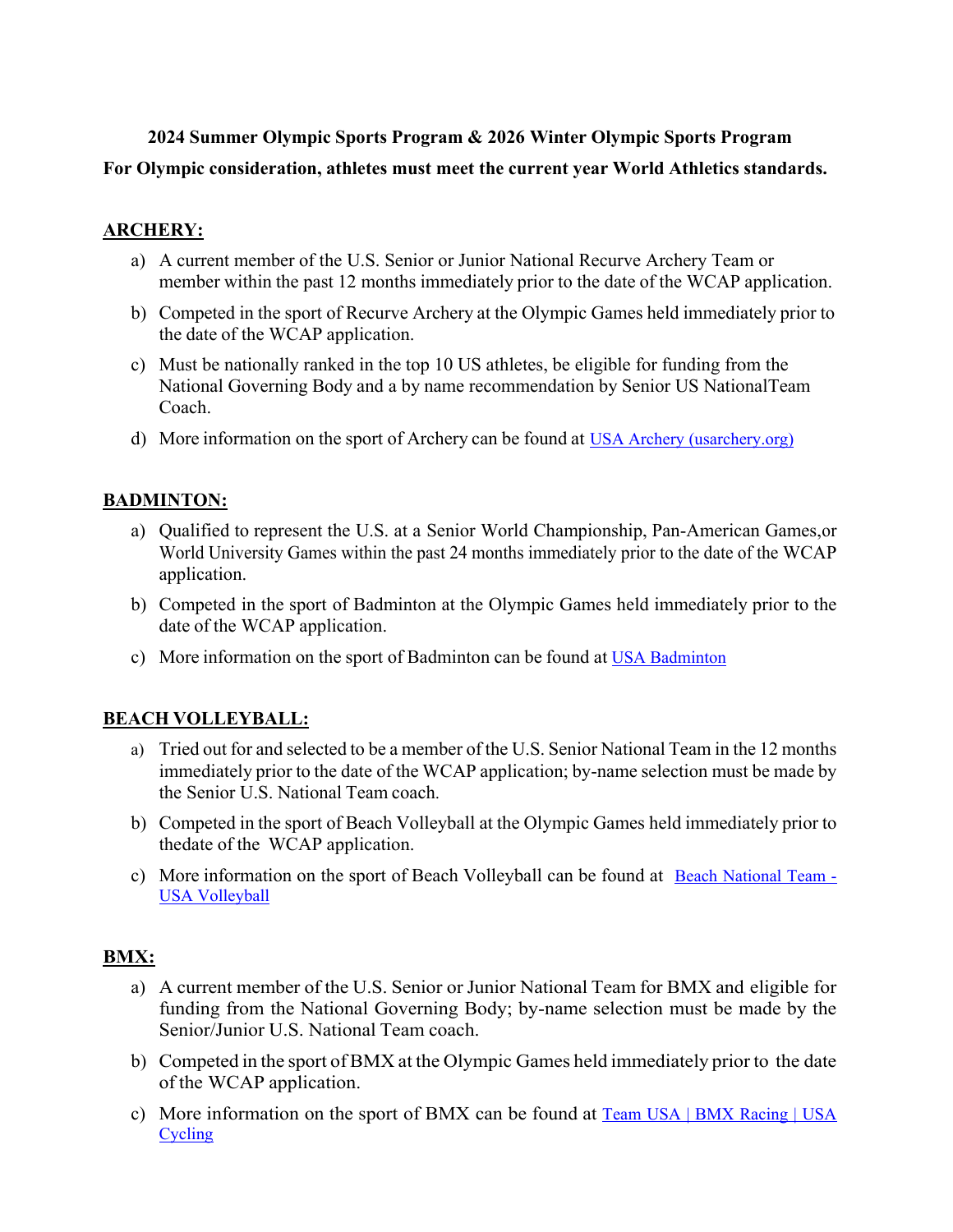#### **BOXING:**

# **(Accessions into the WCAP or Armed Forces Competitions are suspended until safetyheadgear protocol are resolved.)**

#### Men:

- a) Finished in the top-10 at the U.S. National Championship or the National Golden Gloves Championship within the past 24 months immediately prior to the date of the WCAP application.
- b) Finished in the top-5 at the National Police Athletic League Championship within the past 24 months immediately prior to the date of the WCAP application.
- c) Champion at the Junior National Golden Gloves Championship or the Junior Olympics National Championship within the past 24 months immediately prior to the date of the WCAP application.
- d) Competed in the sport of Boxing at the Olympic Games held immediately prior to the date of the WCAP application.

#### Women:

- a) Finished in the top-10 at the U.S. National Championship or the National Golden Gloves Championship within the past 24 months immediately prior to the date of the WCAP application.
- b) Finished in the top-5 at the National Police Athletic League Championship within the past 24 months immediately prior to the date of the WCAP application.
- c) Champion at the Junior National Golden Gloves Championship or the Junior Olympics National Championship within the past 24 months immediately prior to the date of the WCAP application.
- d) Competed in the sport of Boxing at the Olympic Games held immediately prior to the date of the WCAP application.
- e) More information on the sport of Boxing can be found at [USA Boxing Features, Events,](https://www.teamusa.org/usa-boxing)  [Results | Team USA](https://www.teamusa.org/usa-boxing)

#### **BREAKDANCING:**

- a) Current member of the U.S. Senior Team for Breakdancing and eligible for funding from the National Governing Body; by-name selection must be made by the Senior U.S. National Team coach.
- b) Due to this being the first time this sport is being offered, more information will followas it becomes available.
- c) More information on the sport of breakdancing can be found at USA Breakin $T^M$  Creating the [pathway for breakers to the Olympic Games](https://www.usabreakin.org/)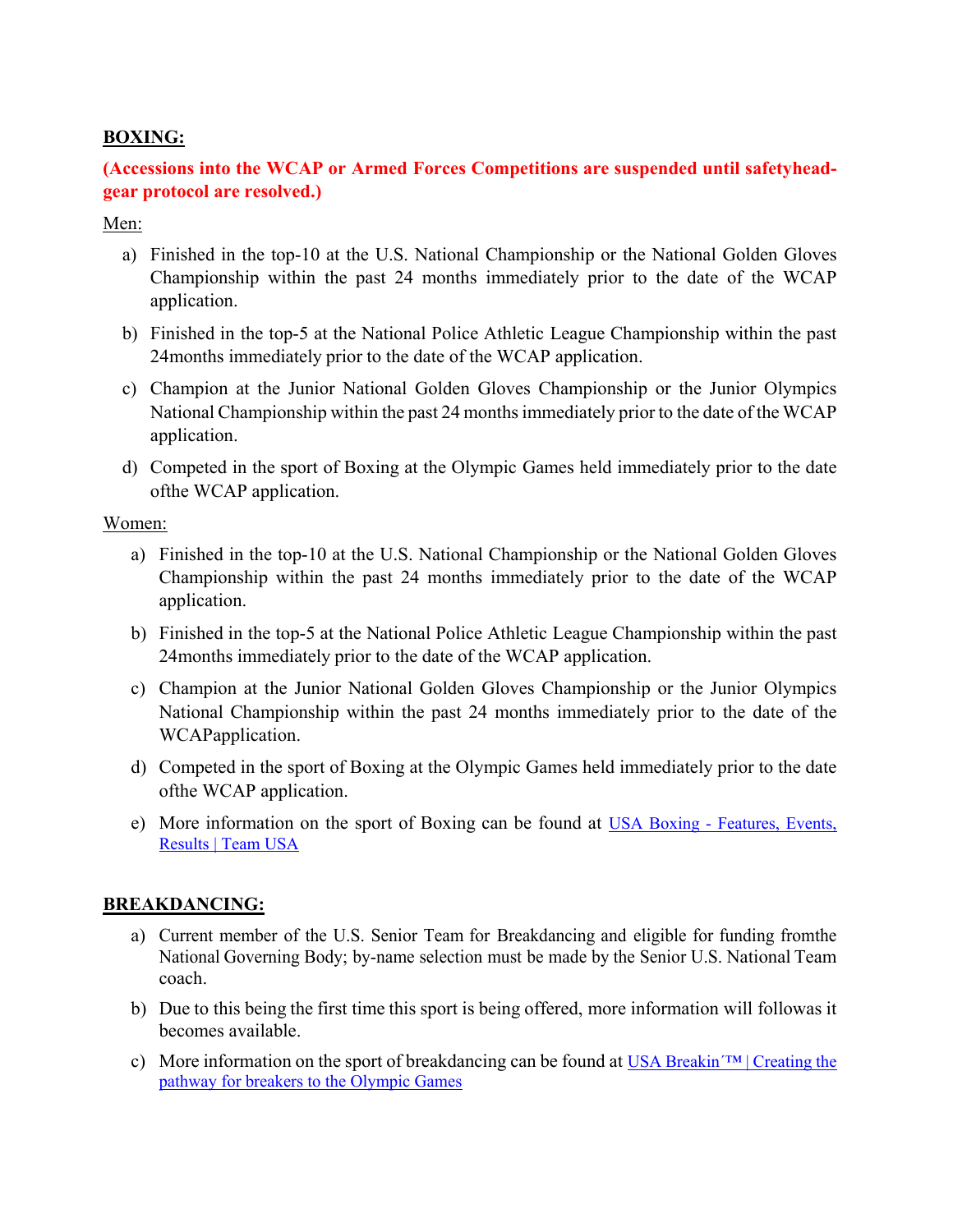#### **CYCLING:**

- a) A current member of the U.S. Senior National Team in an Olympic Cycling event and eligible for funding from the National Governing Body; by-name selection must be made by the Senior U.S. National Team coach.
- b) Competed in the sport of Cycling at the Olympic Games held immediately prior to the date of the WCAP application.
- c) More information on the sport of Cycling can be found at [Team USA | USA Cycling](https://usacycling.org/team-usa)

#### **DIVING:**

- a) A current member of the U.S. Senior National Team for Diving and eligible for funding from the National Governing Body; by-name selection must be made by the Senior U.S. National Team coach.
- b) Competed in the sport of Diving at the Olympic Games held immediately prior to the date of the WCAP application.
- c) More information on the sport of Diving can be found at [USA Diving Features, Events, Results](https://www.teamusa.org/usa-diving)  [| Team USA](https://www.teamusa.org/usa-diving)

#### **EQUESTRIAN:**

- a) A current member of the U.S. Senior National Team for Equestrian and eligible for funding from the National Governing Body; by-name selection must be made by the Senior U.S. National Team coach.
- b) Competed in the sport of Equestrian at the Olympic Games held immediately prior to the date of the WCAP application.
- c) More information on the sport of Equestrian can be found at [U.S. Teams | US Equestrian](https://www.usef.org/team-usa/teams)  [\(usef.org\)](https://www.usef.org/team-usa/teams)

#### **FENCING:**

- a) Currently hold a top-50 ranking on the USA Fencing Senior Team Points Standings for Men's orWomen's Epee, Foil, or Sabre and eligible for funding from the National Governing Body.
- b) Qualified for any team to represent the U.S. at a Senior World Championship, Pan-American Games, or World University Games within the past 24 months immediately prior to the date of the WCAP application.
- c) Competed in the sport of Epee, Foil, or Sabre Fencing at the Olympic Games held immediately prior to the date of the WCAP application.
- d) More information on the sport of Fencing can be found at [USA Fencing](https://www.usafencing.org/home)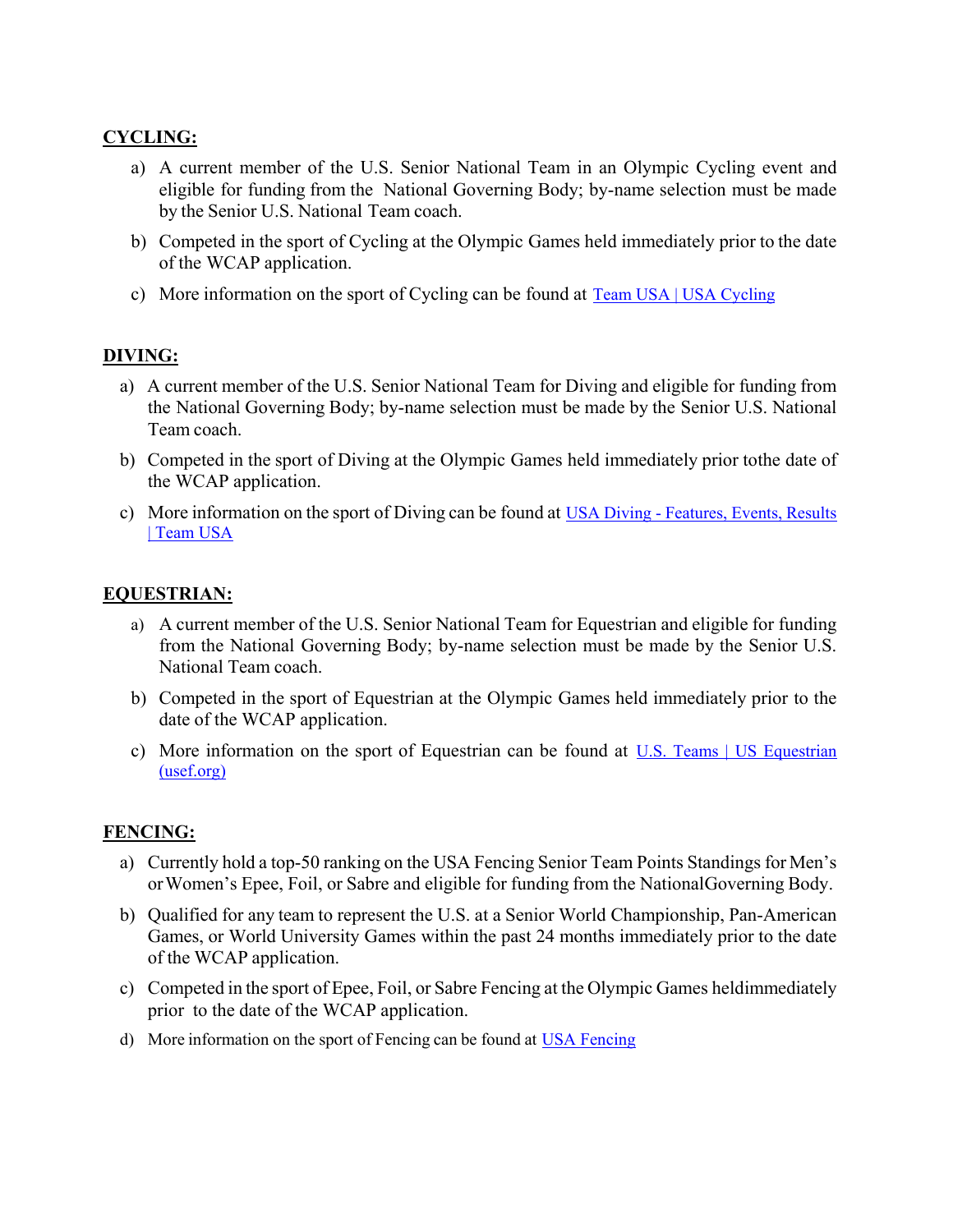#### **FIELD HOCKEY:**

- a) Tried out for and selected to be a member of the U.S. Senior National Team in the 12 months immediately prior to the date of the WCAP application; by-name selection must be made by the Senior U.S. National Team coach.
- b) Competed in the sport of Field Hockey at the Olympic Games held immediately prior to the date of the WCAP application.
- c) More information on the sport of Field Hockey can be found at [USA Field Hockey](https://www.teamusa.org/usa-field-hockey)  [Features, Events, Results | Team USA](https://www.teamusa.org/usa-field-hockey)

#### **GOLF:**

- a) The IGF will utilize the official world golf rankings to create the Olympic Golf Rankings as a method of determining eligibility. The top-15 world-ranked players will be eligible for the Olympics, with a limit of four players from a given country. Beyond the top 15, players will be eligible based on the world rankings, with a maximum of two eligible players from each country that does not already have two or more players among the top-15.
- b) Qualification timelines for the men's and women's competitions will be defined in a later stage.
- c) More information on the sport of Golf can be found at [USA Golf Features, Events, Results |](https://www.teamusa.org/usa-golf)  [Team USA](https://www.teamusa.org/usa-golf)

#### **GYMNASTICS:**

- a) A current member of the U.S. Senior National Team for Gymnastics and eligible for funding from the National Governing Body; by-name selection must be made by the Senior U.S. National Team coach.
- b) A current member of the U.S. Junior 16-18 Team or member within the past 12 months prior to the date of the WCAP application.
- c) Competed in the sport of Gymnastics at the Olympic Games held immediately prior tothe date of the WCAP application.
- d) More information on the sport of Gymnastics can be found at [USA Gymnastics | National Teams](https://usagym.org/pages/home/nationalteams/national_teams.html)  [and Former Gymnasts](https://usagym.org/pages/home/nationalteams/national_teams.html)

#### **JUDO:**

- a) A current top-50 ranking in the International Judo Federation (IJF) World Ranking List and meet at least one of the following:
	- 1. Hold a current top-3 ranking on the USA Judo Senior National Ranking List inan Olympic Weight Class and have at least a C-Level Senior Classification rating.
	- 2. Finished in the top-3 of the USA Judo Senior National Championship within the past 24 months immediately prior to the date of the WCAP application.
	- 3. Currently hold a top-2 ranking on the IJF Junior National Ranking List.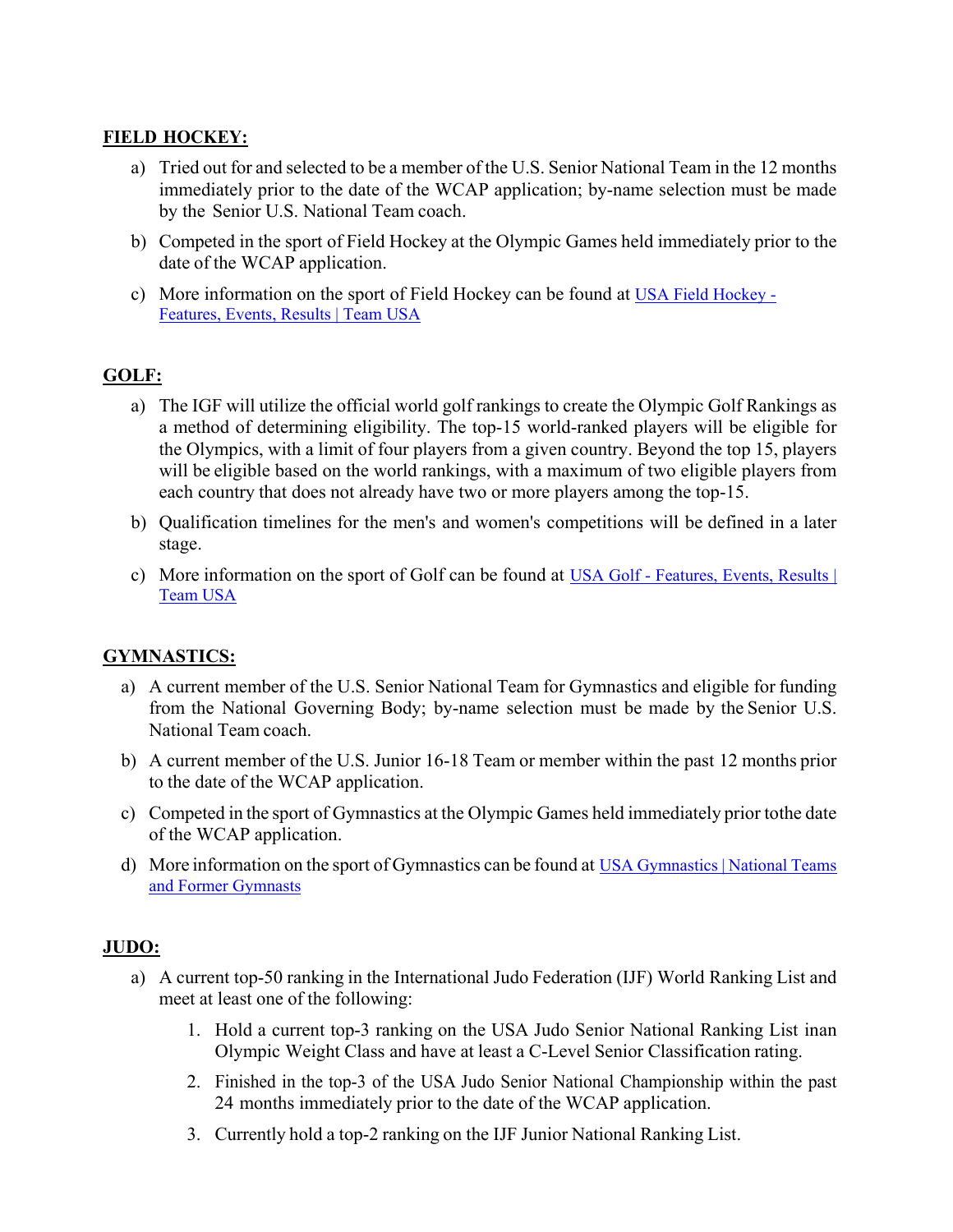- b) Competed in the sport of Judo at the Olympic Games held immediately prior to the date of the WCAP application.
- c) More information on the sport of Judo can be found at [USA Judo Features, Events, Results |](https://www.teamusa.org/usa-judo)  [Team USA](https://www.teamusa.org/usa-judo)

## **MODERN PENTATHLON:**

- a) Hold a current top-6 ranking on the USA Pentathlon Men's or Women's Senior Individual Pentathlon Points System (IPPS) Ranking List and eligible for funding from the National Governing Body.
- b) Qualified to represent the U.S. at the Modern Pentathlon Junior World Championships within the past 24 months immediately prior to the date of the WCAP application.
- c) Competed in the sport of Modern Pentathlon at the Olympic Games held immediately prior to the date of the WCAP application.
- d) More information on the sport of Modern Pentathlon can be found at [USA Pentathlon](https://www.teamusa.org/usa-modern-pentathlon)  [Multisport - Features, Events, Results | Team USA](https://www.teamusa.org/usa-modern-pentathlon)

#### **MOUNTAIN BIKING:**

- a) A current member of the U.S. Senior National Team in an Olympic Mountain Biking event and eligible for funding from the National Governing Body; by-name selection must be made by the Senior U.S. National Team coach.
- b) Competed in the sport of Mountain Biking at the Olympic Games held immediately prior to the date of the WCAP application.
- c) More information on the sport of Mountain Biking can be found at [Team USA | Professional](https://usacycling.org/team-usa/mountain-bike)  [Mountain Biking | USA Cycling](https://usacycling.org/team-usa/mountain-bike)

# **ROWING:**

- a) A current member of the U.S. Senior National Team for Rowing and eligible for funding from the National Governing Body; by-name selection must be made by the Senior U.S. National Team coach.
- b) Competed in the sport of Rowing at the Olympic Games held immediately prior to the date of the WCAP application.
- c) More information on the sport of Rowing can be found at USRowing Official Athletics [Website](https://usrowing.org/index.aspx)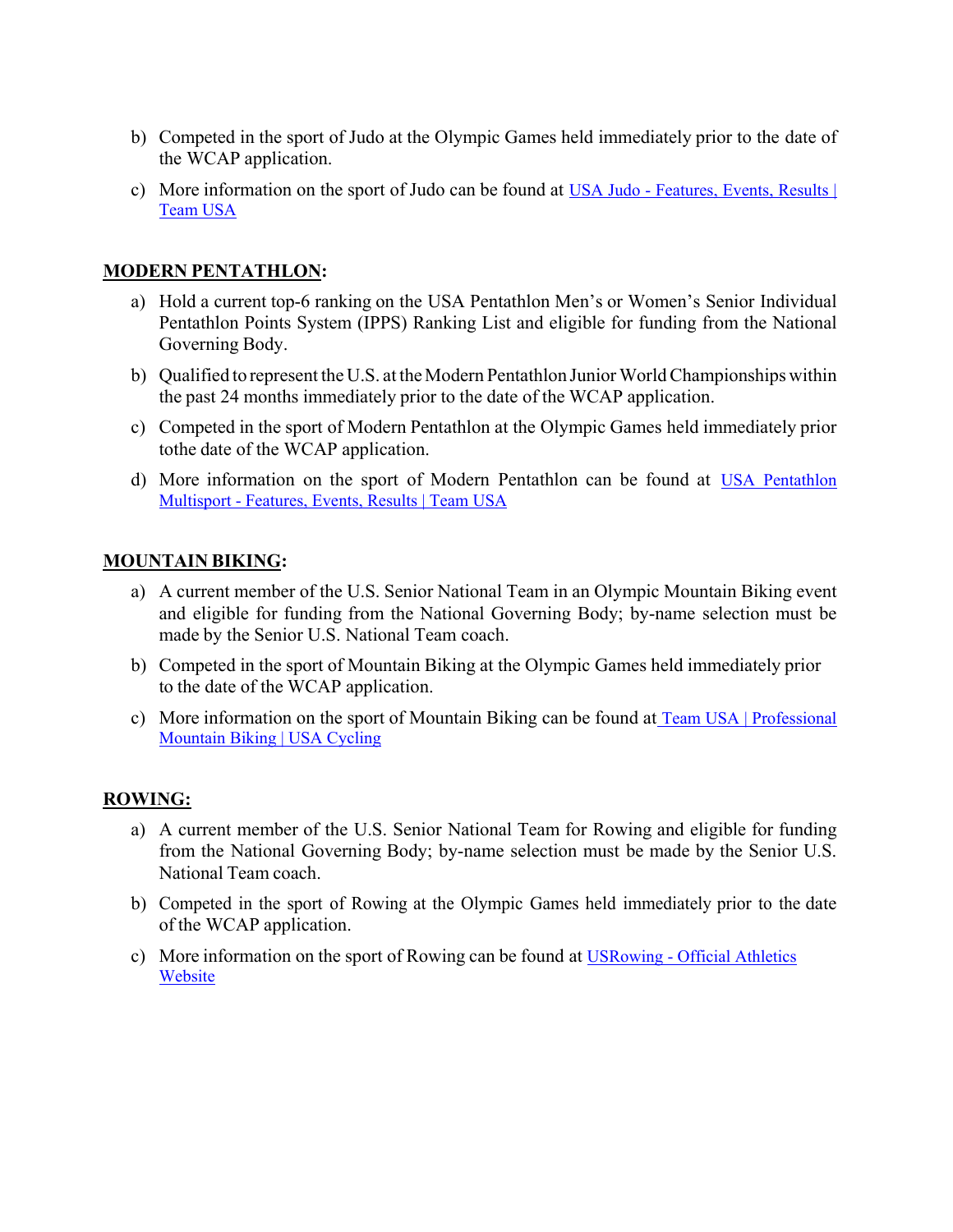## **RUGBY 7's:**

- a) Tried out for and selected to be a member of the U.S. Senior National Team in the 12 months immediately prior to the date of the WCAP application; by-name selection must be made by the Senior U.S. National Team coach.
- b) Competed in the sport of Rugby at the Olympic Games held immediately prior to the date of the WCAP application.
- c) More information on the sport of Rugby 7's can be found at Men's Eagles Sevens | USA Rugby [National Teams](https://www.usa.rugby/mens-eagles-sevens/)

## **SAILING:**

- a) A current member of the U.S. Senior National Team in an Olympic Sailing Event and eligible for funding from the National Governing Body; by-name selection must be made by the Senior U.S. National Team coach.
- b) Qualified for any team to represent the U.S. at a Senior World Championship, Pan-American Games or World University Games within the past 24 months immediately prior to the date of the WCAP application.
- c) Competed in the sport of Sailing at the Olympic Games held immediately prior to the date of the WCAP application.
- d) More information on the sport of Sailing can be found at [US Sailing Team US Sailing](https://www.ussailing.org/olympics/teams/)

# **SHOOTING:**

a) Scored one of the below point totals in a CONUS competition sanctioned by USA Shooting or an OCONUS competition sanctioned by the ISSF within the past 24 months prior to the WCAP application:

| Men                                       | Women                                     |
|-------------------------------------------|-------------------------------------------|
| Score 1160 points in 50m 3-Position Rifle | Score 1160 points in 50m 3-Position Rifle |
| Score 610 points in 50m Rifle Prone       | Score 610 points in 10m Air Rifle         |
| Score 610 points in 10m Air Rifle         | Score 118 points in Skeet                 |
| Score 118 points in Skeet                 | Score 115 points in Trap                  |
| Score 115 points in Trap                  | Score 574 points in 25m Sport Pistol      |
| Score 130 points in Double Trap           | Score 570 points in 10m Air Pistol        |
| Score 545 points in 50m Free Pistol       |                                           |
| Score 575 points in 25m Rapid Fire Pistol |                                           |
| Score 570 points in 10m Air Pistol        |                                           |

- b) Competed in the sport of Shooting at the Olympic Games held immediately prior to the date of the WCAP application.
- c) More information on the sport of Shooting can be found at [USA Shooting Team | USA Shooting](https://www.usashooting.org/)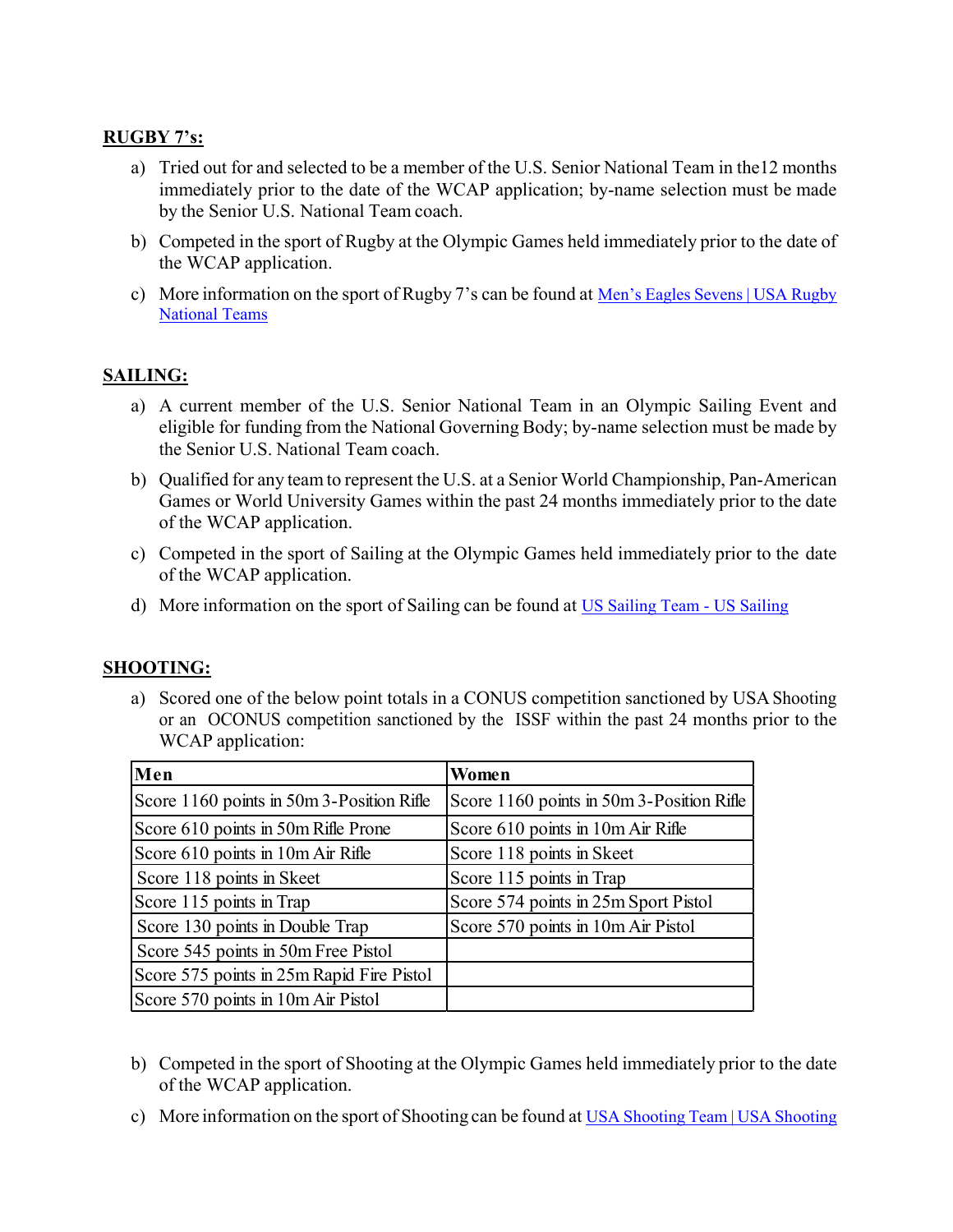#### **SKATEBOARDING:**

- a) A current member of the U.S. Senior National Teamfor Skateboarding and eligible for funding from the National Governing Body; by-name selection must be made by the Senior U.S. National Team coach.
- b) Competed in the sport of Skateboarding at the Olympic Games held immediately prior to the date of the WCAP application.
- c) More information on the sport of Skateboarding can be found at [The Official Site of USA](https://usaskateboarding.com/)  [Skateboarding](https://usaskateboarding.com/)

#### **SOCCER:**

#### **Not being considered for WCAP accession for Paris 2024 Summer Olympics**

#### **SPORT CLIMBING:**

- a) A current member of the U.S. Senior National Team for Sport Climbing and eligible for funding from the National Governing Body; by-name selection must be made by the Senior U.S. National Team coach.
- b) Competed in the sport of Sport Climbing at the Olympic Games held immediately prior to the date of the WCAP application.
- c) More information on the sport of Sport Climbing can be found at [The Olympics USA](https://usaclimbing.org/the-olympics/)  [Climbing](https://usaclimbing.org/the-olympics/)

#### **SURFING:**

- a) A current member of the U.S. Senior National Team for Surfing and eligible forfunding from the National Governing Body; by-name selection must be made by the Senior U.S. National Team coach.
- b) Competed in the sport of Surfing at the Olympic Games held immediately prior to the date of the WCAP application.
- c) More information on the sport of Surfing can be found at [USA Surfing Home](https://www.usasurfing.org/)

#### **SWIMMING:**

- a) A current member of the U.S. Senior National Team for Swimming and eligible for funding from the National Governing Body; by-name selection must be made by the Senior U.S. National Team coach.
- b) Top-24 finish at the USA Swimming National Championships (World Championship Trials) in an Olympic Swimming event within the past 24 months immediately prior to the date of the WCAP application.
- c) A current member of the USA Swimming National Junior Team in an Olympic Swimming event or a member within the past 12 months immediately prior to the date of the WCAP application.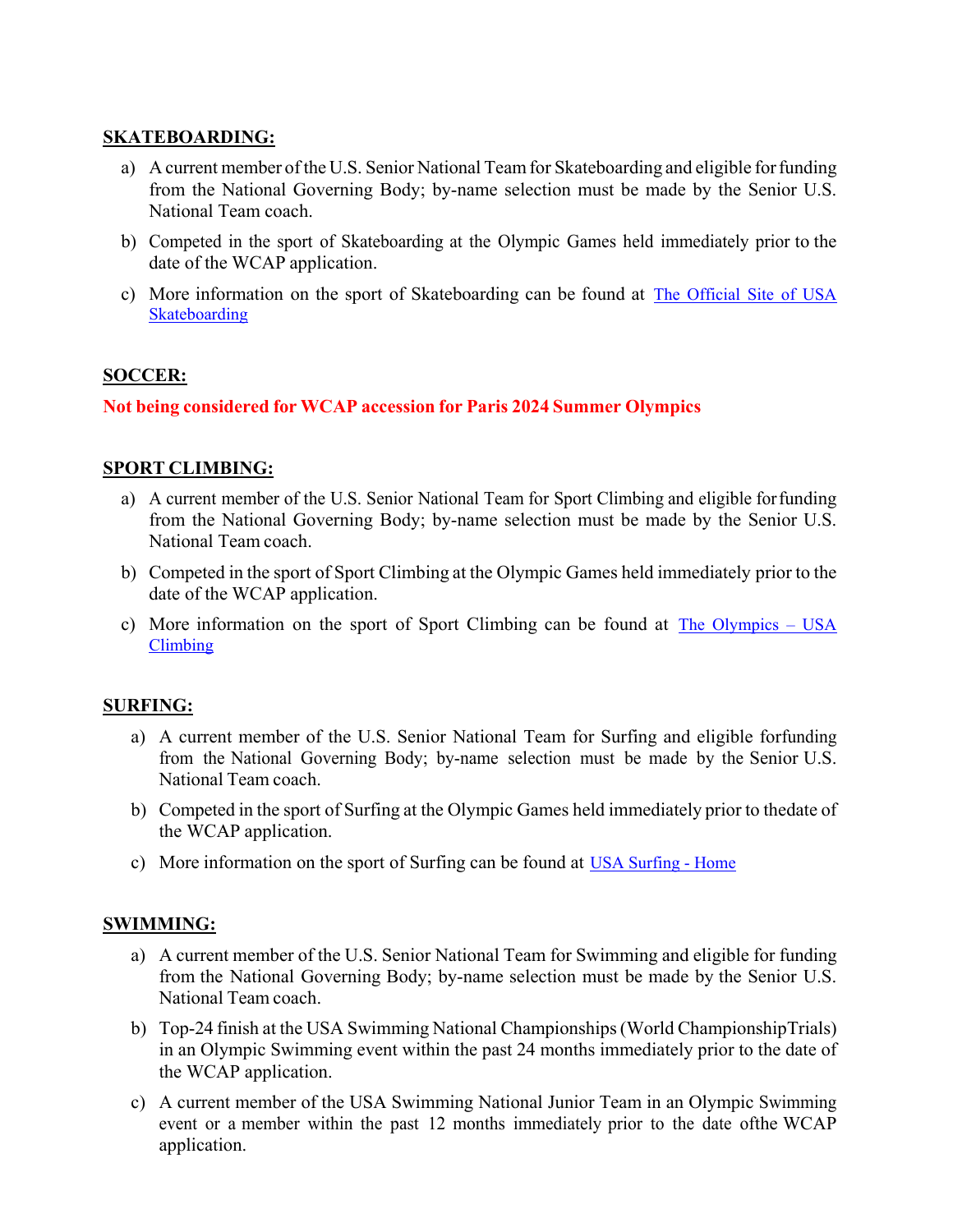- d) Competed in the sport of Swimming at the Olympic Games held immediately prior to the date of the WCAP application.
- e) More information on the sport of Swimming can be found at [USA Swimming Home](https://www.usaswimming.org/)

#### **SYNCHRONIZED SWIMMING:**

- a) A current member of the U.S. Senior or Junior National Team for Synchronized Swimming and eligible for funding from the National Governing Body; by-name selection must be made by the Senior/Junior U.S. National Team coach.
- b) Competed in the sport of Synchronized Swimming at the Olympic Games held immediately prior to the date of the WCAP application.
- c) More information on the sport of Synchronized Swimming can be found at [USA Artistic](https://www.teamusa.org/USA-Artistic-Swimming)  [Swimming | Team USA](https://www.teamusa.org/USA-Artistic-Swimming)

## **TABLE TENNIS:**

- a) A current member of the U.S. Senior National Team for Table Tennis and eligible for funding from the National Governing Body; by-name selection must be made by the Senior U.S. National Team coach.
- b) Qualified for any team to represent the U.S. at a Senior World Championship, Pan-American Games, or World University Games within the past 24 months immediatelyprior to the date of the WCAP application.
- c) Competed in the sport of Table Tennis at the Olympic Games held immediately prior to the date of the WCAP application.
- d) More information on the sport of Table Tennis can be found at [USA Table Tennis Features,](https://www.teamusa.org/usa-table-tennis)  [Events, Results & Team USA](https://www.teamusa.org/usa-table-tennis)

# **TAEKWONDO:**

- a) A current top-60 ranking in the World Taekwondo Federation (WTF) Olympic Point Ranking System and meet at least one of the following:
	- 1) Finished top-3 at the U.S. National Team Trials within the past 24 month immediately prior to the date of the WCAP application.
	- 2) Finished in the top-3 at the U.S. National Championships within the past 24 months immediately prior to the date of the WCAP application.
	- 3) Finished in the top-2 at the University National Championships within the past 24 months immediately prior to the date of the WCAP application.
	- 4) Qualified to represent the U.S. at the World Championships, Pan-American Games, or the World University Games within the past 24 months immediately prior to the date of the WCAP application.
- b) Competed in the sport of Taekwondo at the Olympic Games held immediately prior to the date of the WCAP application.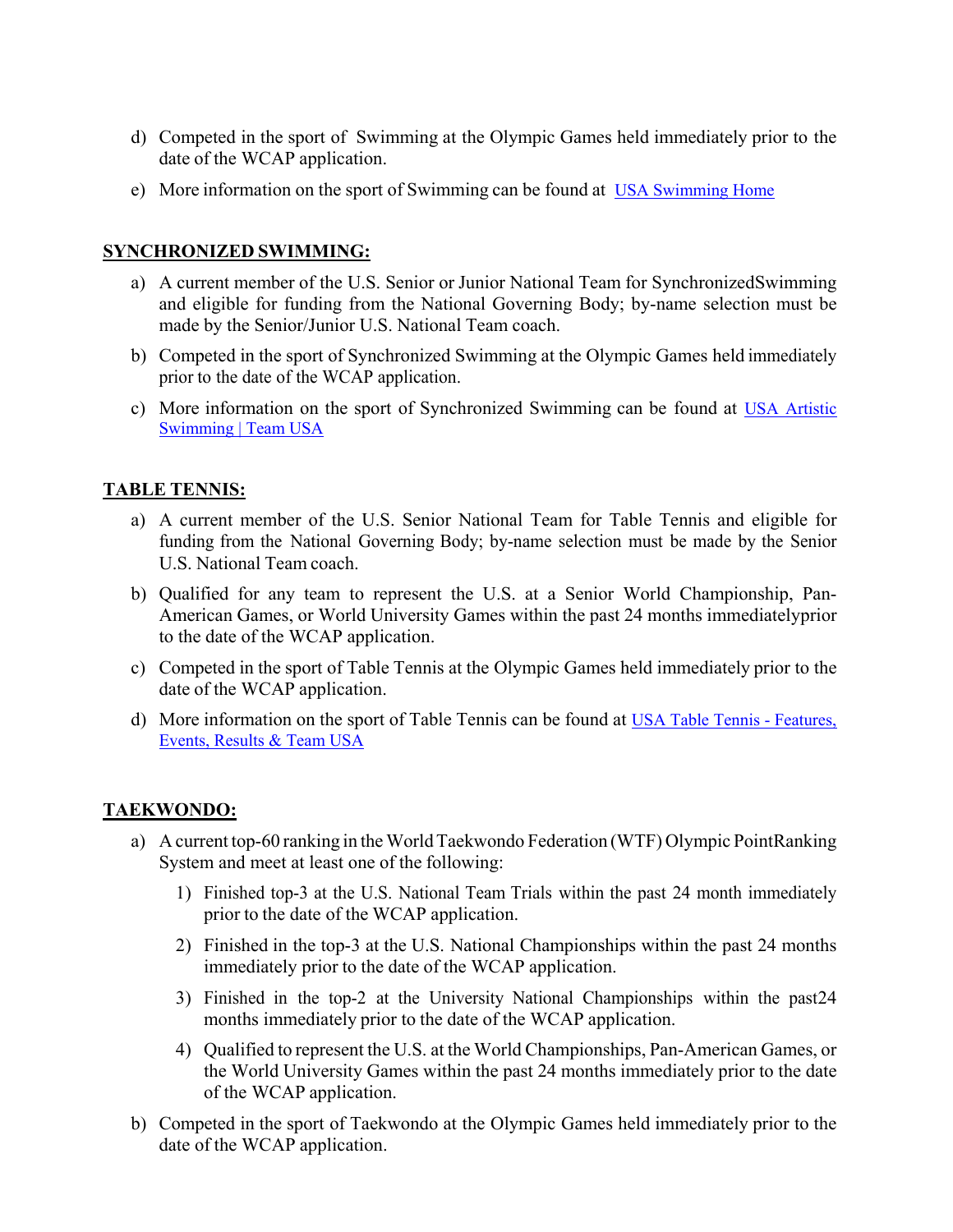c) More information on the sport of Taekwondo can be found at [USATKD - Official Website of](https://www.teamusa.org/USA-Taekwondo?gclsrc=aw.ds&gclid=EAIaIQobChMI5JzZ8s-q9gIVGaSzCh1vLg30EAAYASAAEgIT6fD_BwE&gclsrc=aw.ds)  [USA Taekwondo \(teamusa.org\)](https://www.teamusa.org/USA-Taekwondo?gclsrc=aw.ds&gclid=EAIaIQobChMI5JzZ8s-q9gIVGaSzCh1vLg30EAAYASAAEgIT6fD_BwE&gclsrc=aw.ds)

## **TEAM HANDBALL:**

- a) Tried out for and selected to be a member of the U.S. Senior National Team in the 12 months immediately prior to the date of the WCAP application; by-name selection must be made by the Senior U.S. National Team coach.
- b) Competed in the sport of Team Handball at the Olympic Games held immediately prior to the date of the WCAP application.
- c) More information on the sport of Team Handball can be found at [USA Team Handball](https://www.teamusa.org/usa-team-handball)  [Features, Events, Results | Team USA](https://www.teamusa.org/usa-team-handball)

# **TRACK & FIELD:**

Program criteria to enter and milestones to remain in the WCAP are noted below

- a) To enter, athlete must meet or exceed the World Athletics standards within the past 24 months immediately prior to the date of the WCAP application. Qualifying marks must be made and verifiable in one of the following: USATF or World Athletics sanctioned eventsthat prescribe to or exceed USATF competition rules; collegiate events that meet or exceed USATF competition rules. All qualifying marks will be verified.
- b) First milestone: to qualify for the Olympic Trials IAW the current USATF standards.
- c) Second milestone: to qualify for the Olympic Games IAW the current WorldAthletics Olympic standards.
- d) More information on the sport of Track & Field can be found at [Home | USA Track & Field](https://www.usatf.org/)  [\(usatf.org\)](https://www.usatf.org/)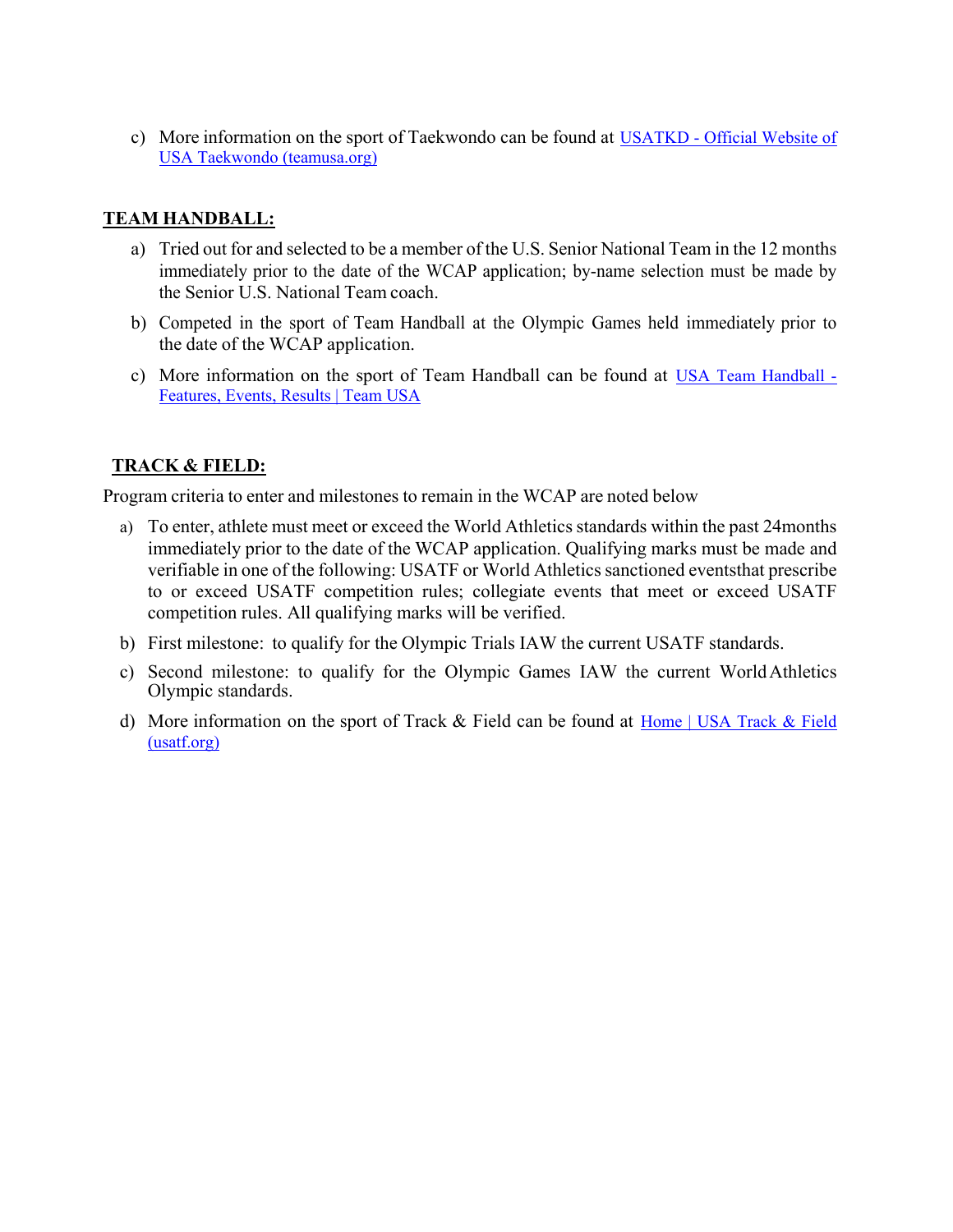| Men:            | World Athletics   Women: |               | <b>World Athletics</b> |
|-----------------|--------------------------|---------------|------------------------|
| 100m            | 10.05                    | 100m          | 11.15                  |
| 200m            | 20.24                    | 200m          | 22.8                   |
| 400m            | 44.9                     | 400m          | 51.35                  |
| 800m            | 01:45.2                  | 800m          | 01:59.5                |
| 1500m           | 03:35.0                  | 1500m         | 04:04.2                |
| 5000m           | 13:13.0                  | 5000m         | 15:10.0                |
| 10,000m         | 27:28.0                  | 10,000m       | 31:25.0                |
| 3000m SC        | 08:22.0                  | 3000m SC      | 09:30.0                |
| 110m Hurdles    | 13.32                    | 100m Hurdles  | 12.84                  |
| 400m Hurdles    | 48.9                     | 400m Hurdles  | 55.4                   |
| High Jump       | 2.33m                    | High Jump     | 1.96m Pole             |
| Vault           | 5.80m                    | Pole Vault    | 4.70m Long             |
| Jump            | 8.22m                    | Long Jump     | 6.82m Triple           |
| Jump            | 17.14m                   | Triple Jump   | 14.32mShot             |
| <b>Shot Put</b> | 21.10m                   | Shot Put      | 18.50m                 |
| <b>Discus</b>   | 66.00m                   | <b>Discus</b> | 63.50m                 |
| Hammer          | 77.50m                   | Hammer        | 72.50m                 |
| Javelin         | 85.00m                   | Javelin       | 64.00m                 |
| Decathlon       | 8350 points              | Heptathlon    | 6420 points            |
| 20K RW          | 01:21.0                  | 20K RW        | 01:31.0                |
| 50K RW          | 03:50.0                  | Marathon      | 02:29.3                |
| Marathon        | 02:11.3                  |               |                        |

Track and Field WCAP Standards

#### **TRIATHLON:**

- a) Currently hold an ITU Points List Ranking of 120 or better.
- b) A current member of the U.S. Senior National Team for Triathlon and eligible for funding from the National Governing Body; by-name selection must be made by the Senior U.S. National Team coach.
- c) Competed in the sport of Triathlon at the Olympic Games held immediately prior to the date of the WCAP application.
- d) More information on the sport of Triathlon can be found at USA Triathlon News, Training, [Nutrition and Events \(teamusa.org\)](https://www.teamusa.org/USA-Triathlon)

#### **VOLLEYBALL:**

- a) Tried out for and selected to be a member of the U.S. Senior National Team in the 12 months immediately prior to the date of the WCAP application; by-name selection must be made by the Senior U.S. National Team coach.
- b) Competed in the sport of Volleyball at the Olympic Games held immediately prior to the date of the WCAP application.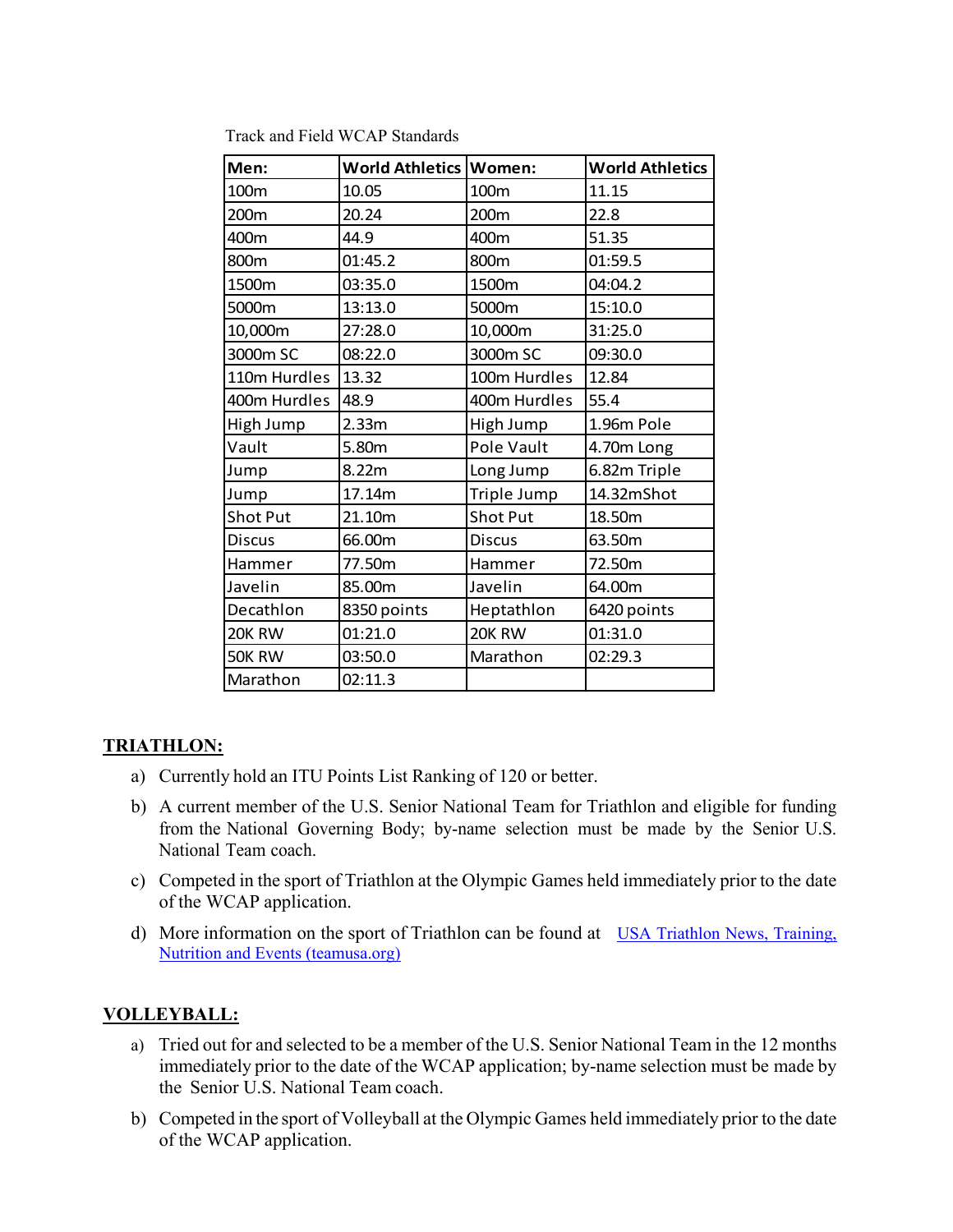c) More information on the sport of Volleyball can be found [USA Volleyball — Events, Stories,](https://usavolleyball.org/)  [Resources, and Results](https://usavolleyball.org/)

## **WATER POLO:**

- a) Tried out for and selected to be a member of the U.S. Senior National Team in the 12 months immediately prior to the date of the WCAP application; by-name selection must bemade by the Senior U.S. National Team coach.
- b) Competed in the sport of Water Polo at the Olympic Games held immediately prior to the date of the WCAP application.
- c) More information on the sport of Water Polo can be found at [USA Water Polo Official](https://usawaterpolo.org/)  [Athletics Website](https://usawaterpolo.org/)

## **WEIGHT LIFTING (OLYMPIC STYLE):**

- a) A current member of the U.S. Senior National Team for Olympic Style Weightlifting and eligible for funding from the National Governing Body; by-name selection must be made by the Senior U.S. National Team coach.
- b) Qualified for any team to represent the U.S. at a Senior World Championship, Pan-American Games, or World University Games within the past 24 months immediately prior to the date of the WCAP application.
- c) Competed in the sport of Olympic Weightlifting at the Olympic Games held immediately prior to the date of the WCAP application.
- d) More information on the sport of Olympic Weightlifting can be found at [USA Weightlifting](https://www.teamusa.org/USA-Weightlifting?gclsrc=aw.ds&gclid=EAIaIQobChMI0Izhq9Gq9gIVhbLICh3F4gRdEAAYASAAEgJ72vD_BwE&gclsrc=aw.ds)  [News, Events, Results | Team USA](https://www.teamusa.org/USA-Weightlifting?gclsrc=aw.ds&gclid=EAIaIQobChMI0Izhq9Gq9gIVhbLICh3F4gRdEAAYASAAEgJ72vD_BwE&gclsrc=aw.ds)

#### **WRESTLING:**

Greco-Roman Wrestling / Men's Freestyle Wrestling

- a) Currently hold a top-5 rank on the USA Wrestling rankings for senior wrestlers.
- b) Finished in the top-2 at the University National Championships within the past 24 months prior to the WCAP application.
- c) Finished in the top-2 at the NCAA or NJCAA National Championships within the past 24 months prior to the WCAP application.
- d) Finished in the top-5 of a class "A" wrestling tournament within the past 24 months prior to the WCAP application.
- e) Competed in the sport of Greco-Roman or Men's Freestyle Wrestling at the Olympic Games held immediately prior to the date of the WCAP application.

Women's Freestyle Wrestling

a) Currently hold a top-3 rank in an Olympic weight class on the USAWrestling rankings for senior wrestlers.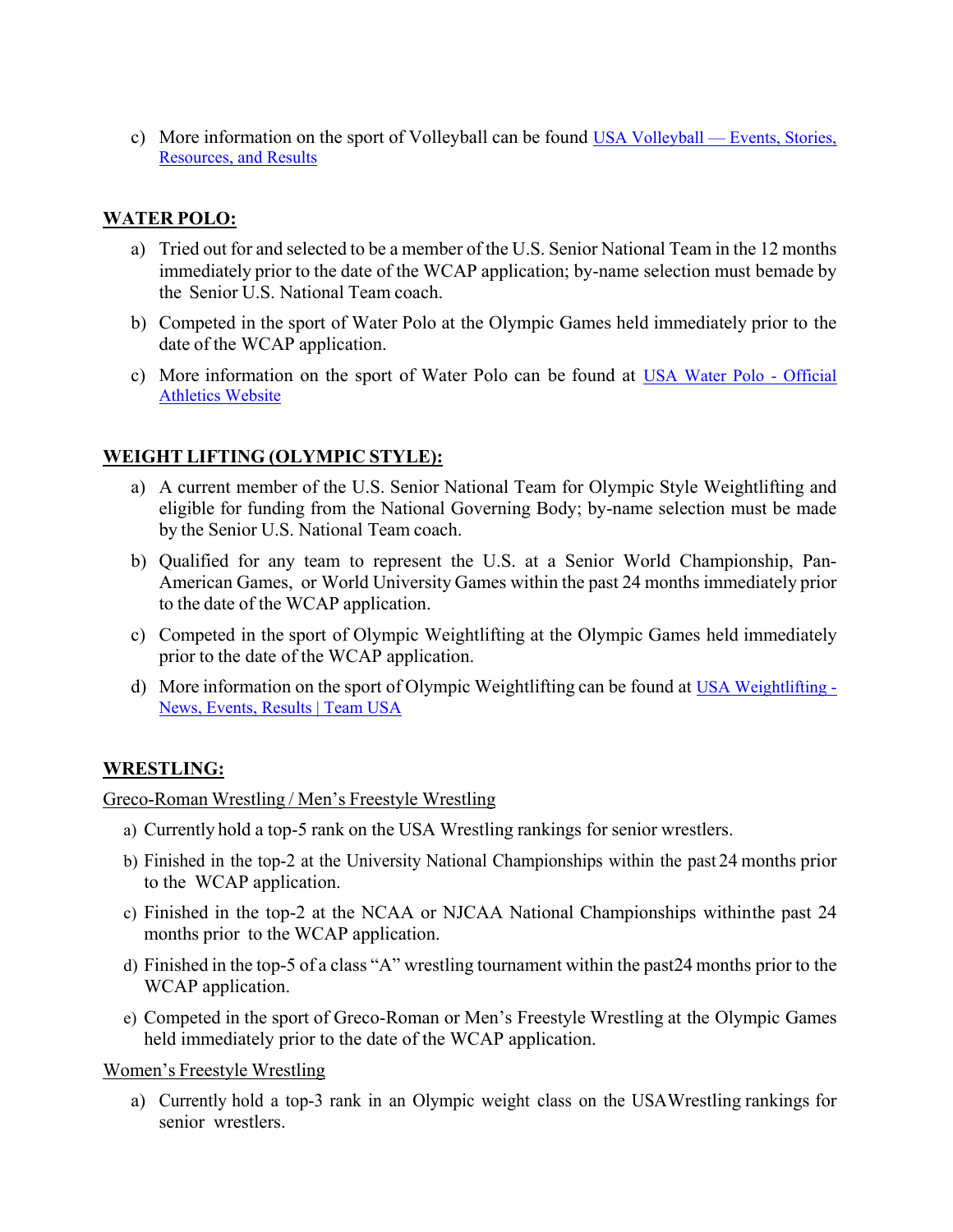- b) Finished in the top-3 of a class "A" wrestling tournament within the past 24 months prior to the WCAP application.
- c) Competed in the sport of Women's Freestyle Wrestling at the Olympic Games held immediately prior to the date of the WCAP application.
- d) More information on the sport of Wrestling can be found at <u>USA Wrestling The Ultimate</u> [News Source for Real Wrestling! \(teamusa.org\)](https://www.teamusa.org/USA-Wrestling?gclsrc=aw.ds&gclid=EAIaIQobChMIy6SMv9Gq9gIVSpyzCh0LyAvcEAAYASAAEgLmN_D_BwE&gclsrc=aw.ds)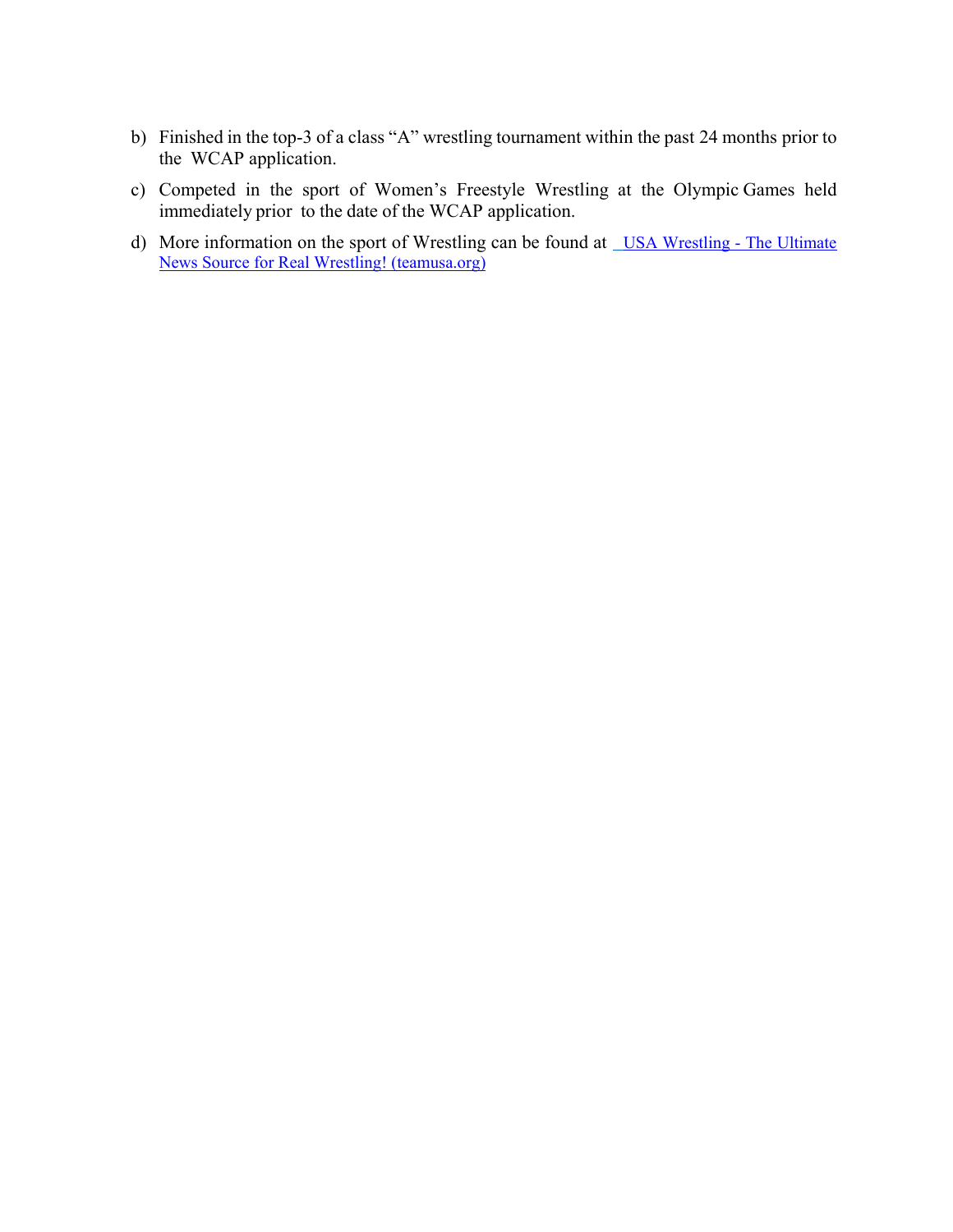## **2026 WINTER OLYMPIC SPORTS**

## **BIATHLON:**

- a) A current member of the U.S. Senior National Biathlon Team and eligible for funding from the National Governing Body; by-name selection must be made by the Senior U.S. National Team coach.
- b) Competed in the sport of Biathlon at the Olympic Games held immediately prior to the date of the WCAP application.
- c) More information on the sport of Biathlon can be found at [US Biathlon Features, Events,](https://www.teamusa.org/us-biathlon)  [Results | Team USA](https://www.teamusa.org/us-biathlon)

#### **BOBSLED:**

- a) A current member of the U.S. Senior National Bobsled Team and eligible for funding from the National Governing Body; by-name selection must be made by the Senior U.S. National Team coach.
- b) Competed in the sport of Bobsled at the Olympic Games held immediately prior to the date of the WCAP application.
- c) More information on the sport of Bobsled can be found at [USA Bobsled and Skeleton](https://www.teamusa.org/usa-bobsled-skeleton-federation)  [Federation - Features, Events, Results | Team USA](https://www.teamusa.org/usa-bobsled-skeleton-federation)

#### **CURLING:**

- a) A current member of the U.S. Senior National Curling Team and eligible for funding from the National Governing Body; by-name selection must be made by the Senior U.S. National Team coach.
- b) Competed in the sport of Curling at the Olympic Games held immediately prior to the date of the WCAP application.
- c) More information on the sport of Curling can be found at [USA Curling \(squarespace.com\)](https://watermelon-seahorse-hzzt.squarespace.com/)

#### **FIGURE SKATING:**

- a) A current member of the U.S. Senior National Figure Skating Team and eligible for funding from the National Governing Body; by-name selection must be made by the Senior U.S. National Team coach.
- b) Competed in the sport of Figure Skating at the Olympic Games held immediately prior to the date of the WCAP application.
- c) More information on the sport of Figure Skating can be found at Home | U.S. Figure Skating [\(usfigureskating.org\)](https://www.usfigureskating.org/)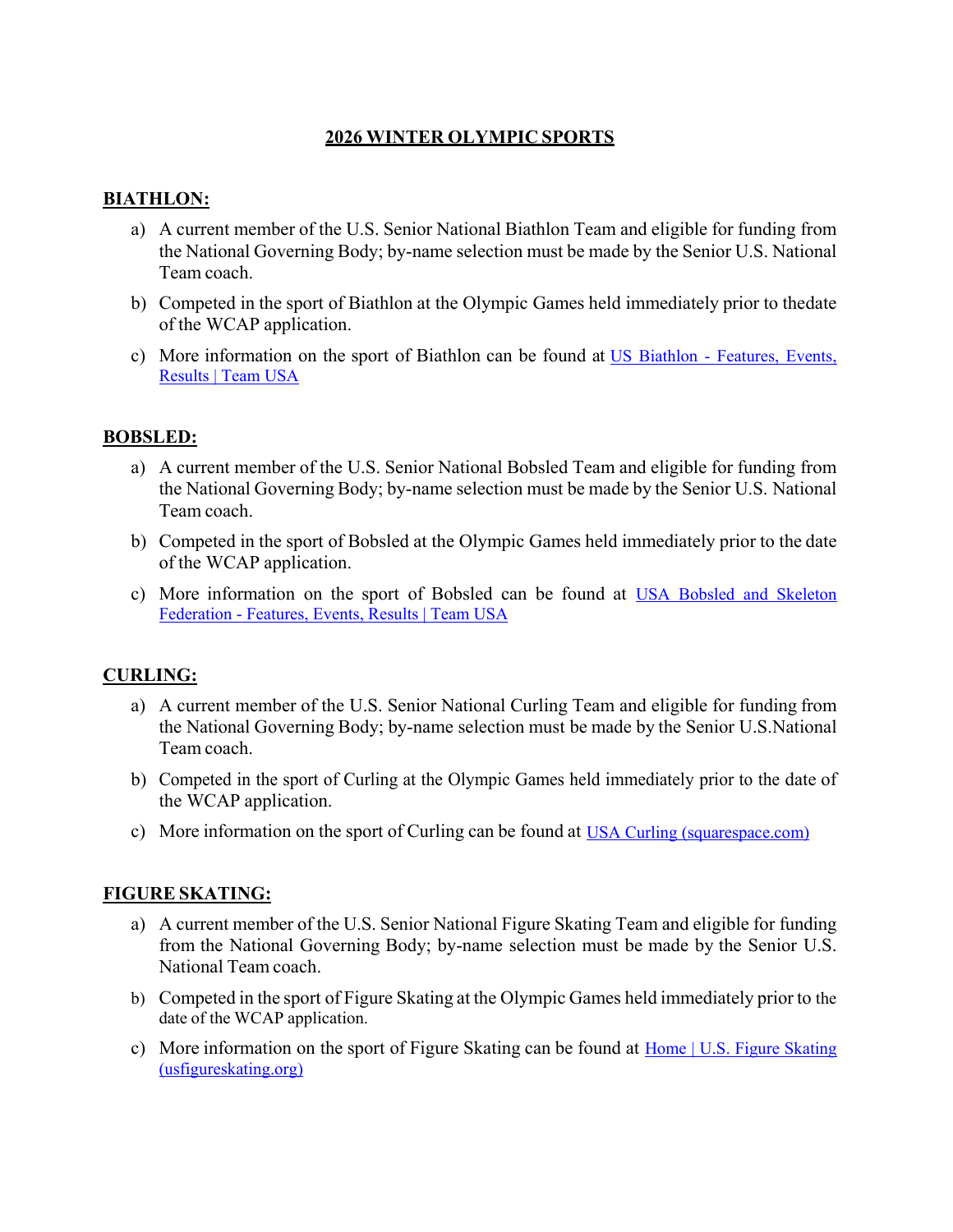## **LUGE:**

- a) A current member of the U.S. Senior National Luge Team and eligible for funding from the National Governing Body; by-name selection must be made by the Senior U.S. National Team coach.
- b) Competed in the sport of Luge at the Olympic Games held immediately prior to thedate of the WCAP application.
- c) More information on the sport of Luge can be found at [USA Luge Features, Events, Results](https://www.teamusa.org/usa-luge)  [| Team USA](https://www.teamusa.org/usa-luge)

#### **NORDIC COMBINED:**

- a) A current member of the U.S. Senior National Nordic Combined Team and eligible for funding from the National Governing Body; by-name selection must be made by the Senior U.S. National Team coach.
- b) Competed in the sport of Nordic Combined at the Olympic Games held immediately prior to the date of the WCAP application.
- c) More information on the sport of Nordic Combined can be found at [USA Nordic Sport | Ski](https://usanordic.org/)  [Jumping & Nordic Combined Sport Development](https://usanordic.org/)

#### **SKELETON:**

- a) A current member of the U.S. Senior National Skeleton Team and eligible for funding from the National Governing Body; by-name selection must be made by the Senior U.S. National Team coach.
- b) Competed in the sport of Skeleton at the Olympic Games held immediately prior to the date of the WCAP application.
- c) More information on the sport of Skeleton can be found at [USA Bobsled and Skeleton](https://www.teamusa.org/usa-bobsled-skeleton-federation)  [Federation - Features, Events, Results | Team USA](https://www.teamusa.org/usa-bobsled-skeleton-federation)

#### **SKI & SNOWBOARD:**

- a) A current member of the U.S. Senior Ski or Snowboard National Team and eligible for funding from the National Governing Body; by-name selection must be made by the Senior U.S. National Team coach.
- b) Competed in the sport of Skiing or Snowboarding at the Olympic Games held immediately prior to the date of the WCAP application.
- c) More information on the sport of Ski & Snowboard can be found at Home [\(usskiandsnowboard.org\)](http://usskiandsnowboard.org/)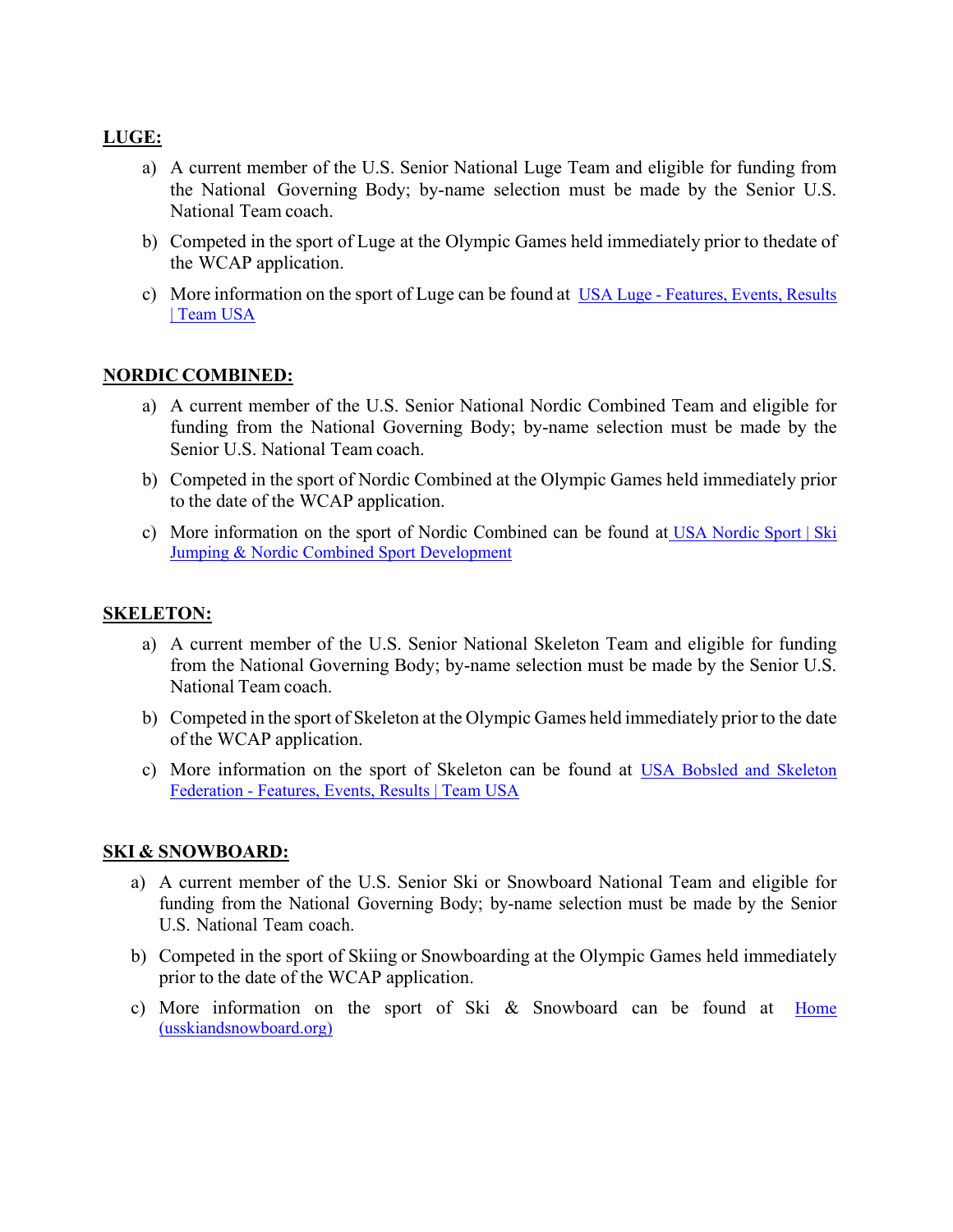#### **SPEEDSKATING:**

- a) A current member of the U.S. Senior Speedskating National Team and eligible for funding from the National Governing Body; by-name selection must be made by the Senior U.S. National Team coach.
- b) Competed in the sport of Speedskating at the Olympic Games held immediately priorto the date of the WCAP application.
- c) More information on the sport of Speedskating can be found at [US Speedskating Speed](https://www.teamusa.org/us-speedskating)  [Skating, Athletes, Features, Events, Results | Team USA](https://www.teamusa.org/us-speedskating)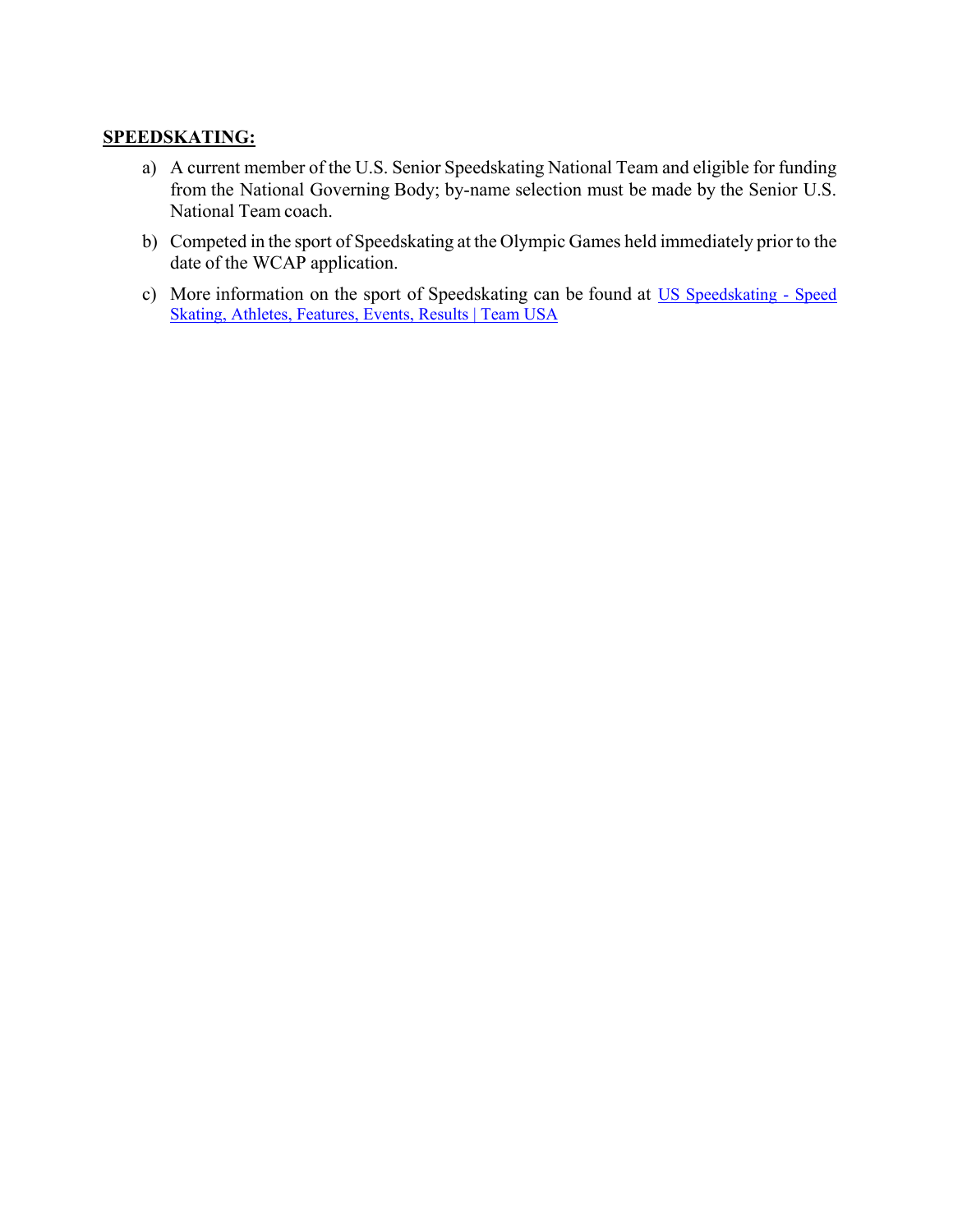DEPARTMENT OF THE AIR FORCE







# **World Class Athlete Program Application Form**

Return to the Department of the Air Force Fitness and Sports AFSVC.WCAP.Workflow@us.af.mil

This goal of the World Class Athlete program is to help qualify US Air Force and US Space Force Athletes for the Olympic Games. It is important for us to evaluate your potential as an Olympic Hopeful. **Applications must be typed, Times New Roman, 11 Pt. \*\*Once complete, please submit all documents as one PDF file.** 

| 1. Athlete Information                      |  |  |  |  |  |
|---------------------------------------------|--|--|--|--|--|
|                                             |  |  |  |  |  |
| FEMALE MALE CURRENT AGE:                    |  |  |  |  |  |
|                                             |  |  |  |  |  |
| $CITY:$ $ZIP\ CODE:$ $ZIP\ CODE:$           |  |  |  |  |  |
|                                             |  |  |  |  |  |
|                                             |  |  |  |  |  |
| <b>INTERNATIONAL</b> or                     |  |  |  |  |  |
| 2. Military Service Information             |  |  |  |  |  |
| USAF USSF   RANK/GRADE: DOS: DEROS: _______ |  |  |  |  |  |
|                                             |  |  |  |  |  |
|                                             |  |  |  |  |  |
| AFSC: FLYING STATUS: YES $\Box$ NO          |  |  |  |  |  |
|                                             |  |  |  |  |  |
|                                             |  |  |  |  |  |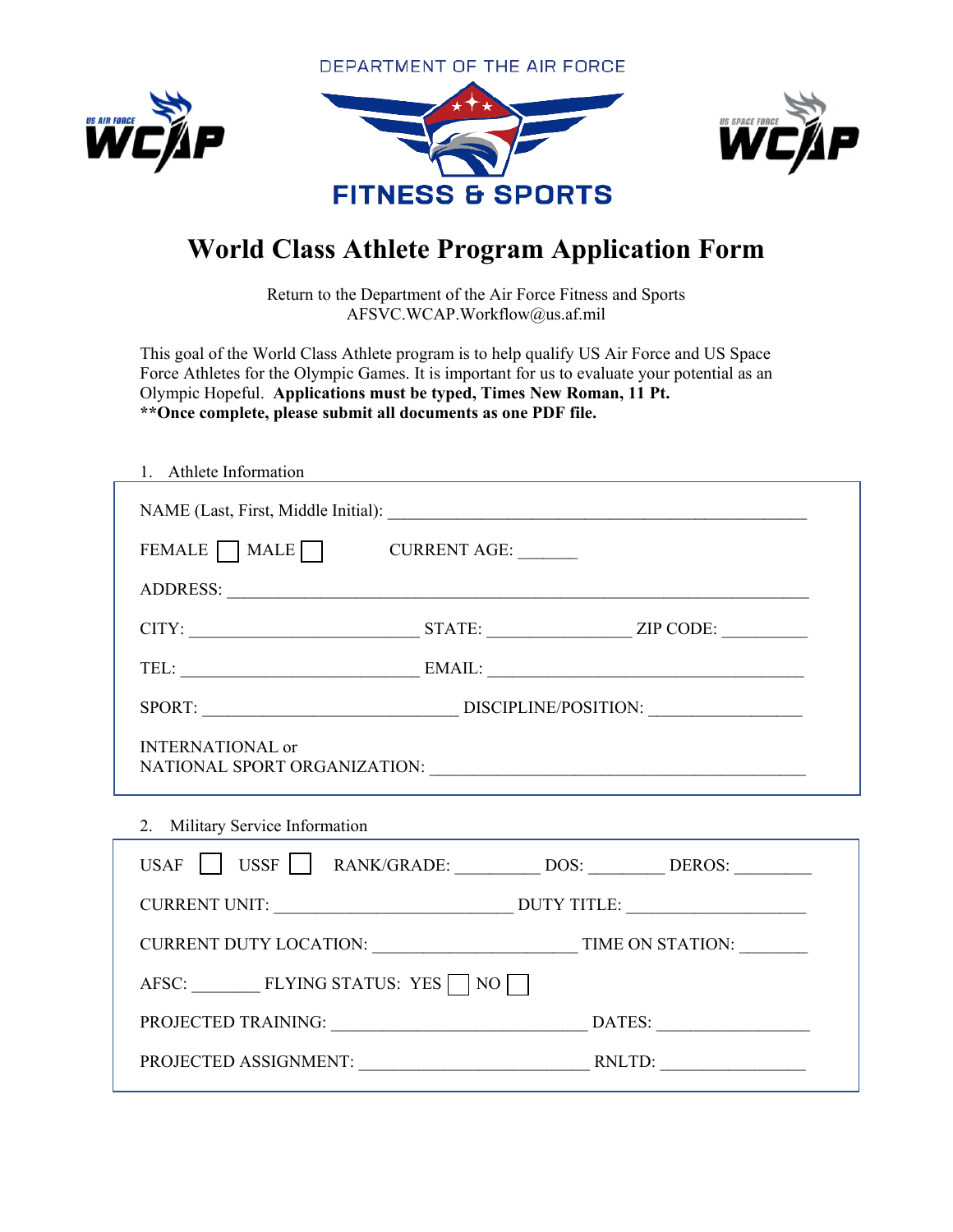#### 3. Olympic Qualification

Please describe the Olympic selection process for your sport. If the 2024 selection has not been announced, please describe how the 2020/2021 Summer Olympics selection was conducted. Include the following:

- a. How many US Athletes qualify in your event?
- b. Is selection a single-day event, multi-day, or a compilation of a season?
- c. Is selection World based or US based?
- d. When does selection usually start, when does it finish (for selection that lasts longer than one day)?
- e. Are there cutoff points? (for instance, in some sports, you must be in the top X athletes by a certain date to continue with selection)
- f. Does your sport use Quota Slots (for instance shooting)?
- g. Are there international standards that an athlete must make to compete (for instance Track and Field)?
- h. Any other relevant information that assists in understanding the qualification system for your sport.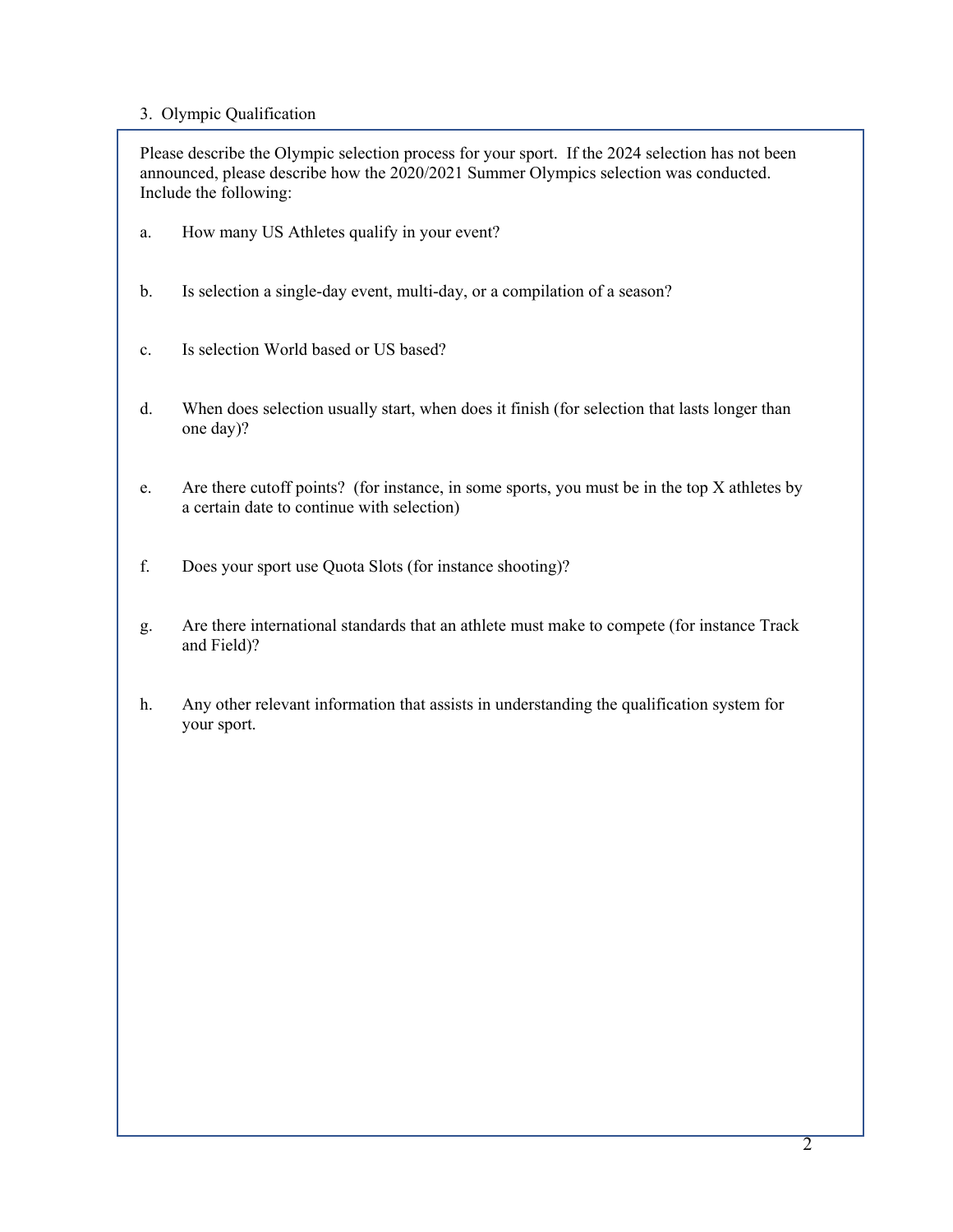- 4. Personal Athletic Assessment and Goals
- a. What are your current and/or best International/National rankings as it pertains to Olympic Qualification? Do not include age-group rankings or non-elite rankings. If your sport does not keep a ranking, please estimate what your place at US Nationals or 2020/2021 Olympic Trials would be given your current ability.

| <b>EVENT</b> | <b>LOCATION</b> | <b>DATE</b> | <b>RESULTS (Times, Finish, Totals)</b> |
|--------------|-----------------|-------------|----------------------------------------|
|              |                 |             |                                        |
|              |                 |             |                                        |
|              |                 |             |                                        |
|              |                 |             |                                        |
|              |                 |             |                                        |
|              |                 |             |                                        |
|              |                 |             |                                        |
|              |                 |             |                                        |

- b. How would you describe yourself as an athlete?
- c. Are you currently at an elite level?
- d. What is your top level of potential (for instance: National Champion, Olympic Trials Qualifier, Olympian, Olympic Medalist)?
- e. What are your career athletic goals?
- f. What are your goals for the 2024 quad?
- g. What benchmarks are you using to evaluate your success?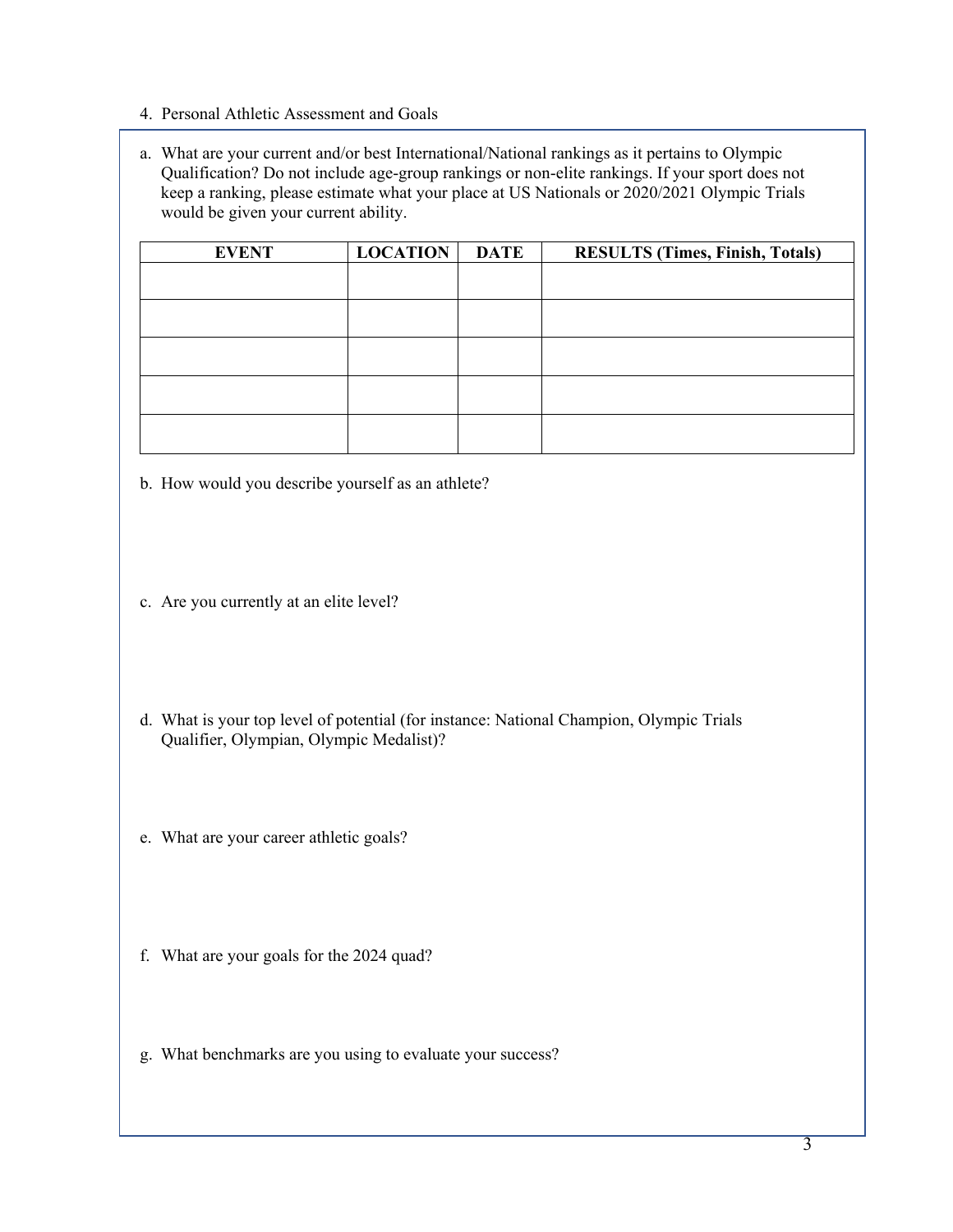- 5. Please write a statement about your chances of qualifying for the Olympics. Include the following:
- a. Why you believe you can qualify to include data and stats.
- b. An estimate of your probability for qualification.
- c. Any other pertinent information that will assist us in evaluating your ability.

- 6. Training and location:
- a. Where do you currently train for your sport/event?
- b. Where would be the best location for you to train in your sport/event?
- c. Who would be the best person to train/coach you in your sport/event?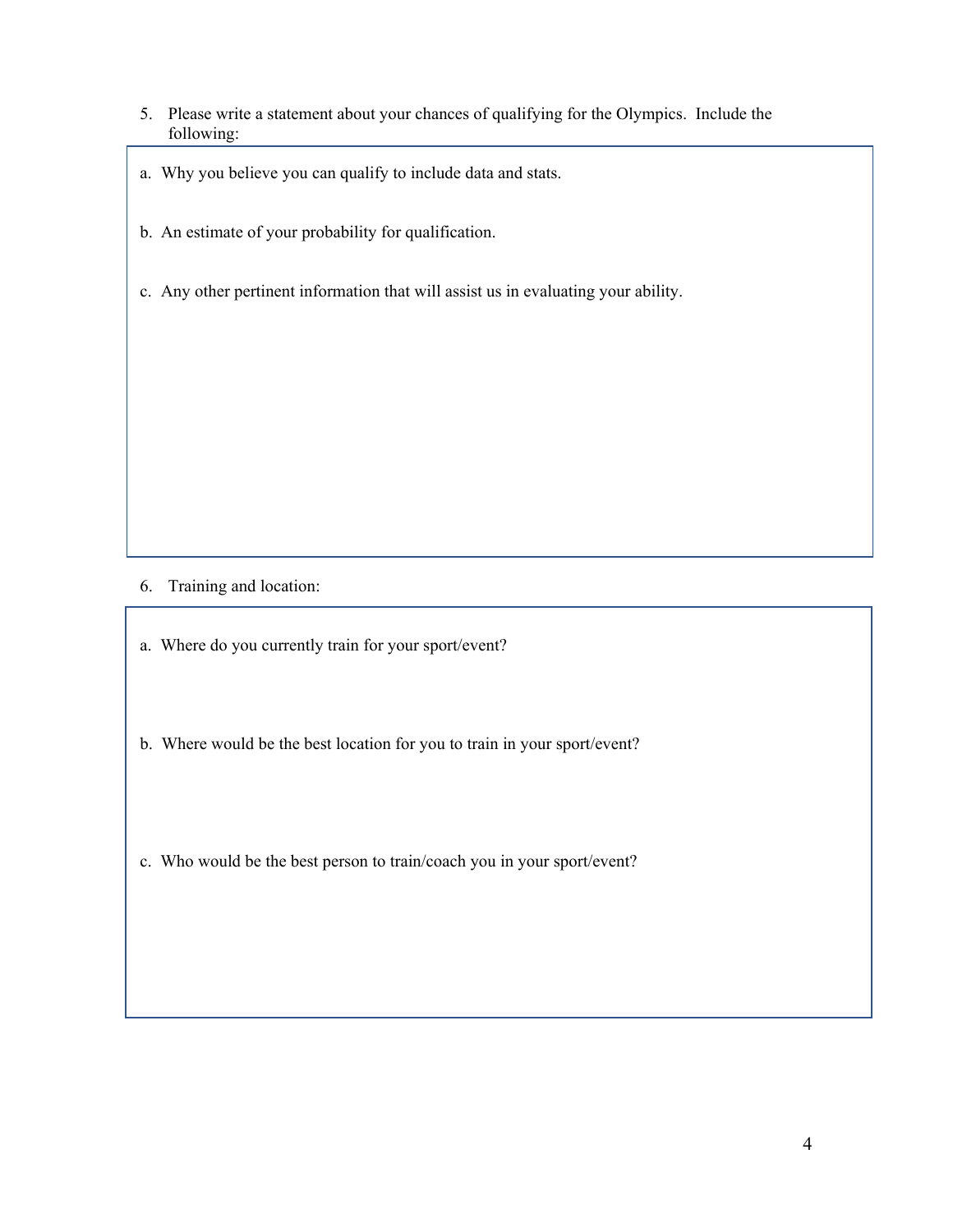7. Using the templates provided, please attach the following documentation to your application.

a. Endorsement Letter from National Governing Body (NGB) to AFSVC/CC recommending you as an athlete for the WCAP program.

b. Memorandum of Record from Career Field Manager releasing from the career field to apply/participate in the World Class Athlete Program.

c. Endorsement Memorandum from the member's Commander and signed by the Senior Rater

8. By applying and if accepted, the athlete accepts the below ADSC and retainabilty requirements below:

Officer and Enlisted Candidates:

I. According to AFMAN 36-2100, Table A2.1, Rule 44, you will incur an ADSC of 3 years, ADSCD-RSN-FOR Code 98.

II. I acknowledge the ADSC described in section I and have reviewed and read AFMAN 36- 2100, Table A2.1, Rule 44. I hereby acknowledge and agree to the following:

a. To accept and serve the ADSC(s) stated in section I and obtain retainability when required. b. I understand if the ADSC(s) will extend beyond my retirement eligibility date, I will be required to serve this commitment prior to retirement.

c. To accept and serve the ADSC(s) associated with withdrawal or elimination from training described in AFMAN 36-2100, Table A2.1, Rule 44.

d. I have not received any ADSC information other than herein. No promises have been made to me, implied or otherwise, concerning the possibility or probability of retirement or separation prior to serving my ADSC.

e. Once I have signed this statement, I cannot apply for retirement or separation except as authorized in AFIs 36-3202, 3207 or 3208 until the ADSC(s) associated with the event(s) described here have been entered into my official personnel records.

f. That only the Secretary of the Air Force or his designee may excuse me from my obligation to serve on active duty of the period specified in this agreement.

g. I understand that ADSCs begin upon completion of the ADSC-incurring event unless otherwise stated.

h. I understand that acceptance of this ADSC may affect my eligibility for application to some Air Force programs which include by are not limited to Undergraduate Navigator or Pilot Training.

> //Signature// XXX X XXXX, Capt, USAF/USSF Duty Title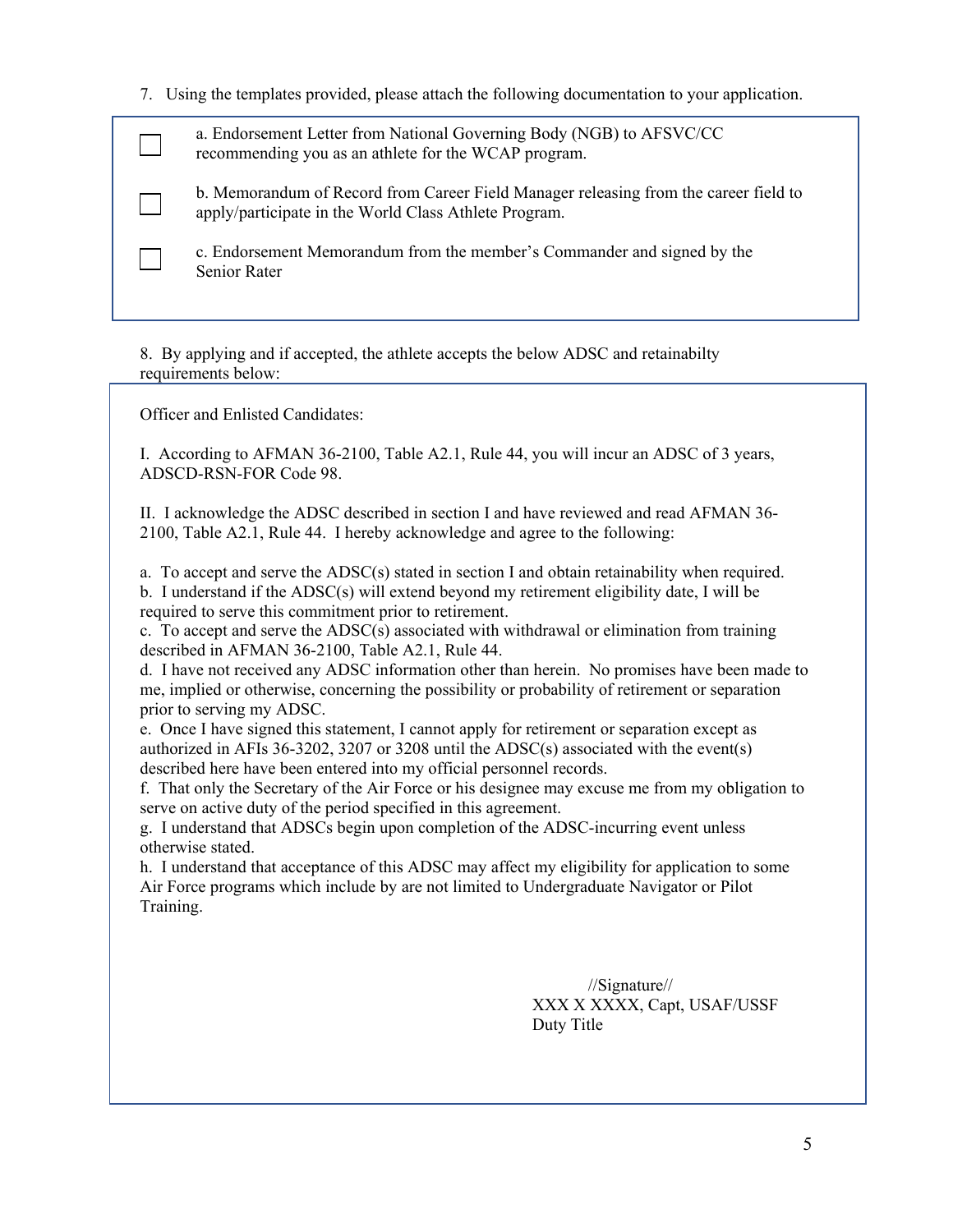

#### **DEPARTMENT OF THE AIR FORCE Headquarters Air Force Services Center JOINT BASE SAN ANTONIO LACKLAND TEXAS**

DD Mmm YY

#### MEMORANDUM FOR AFSVC/VMSS

FROM: XXX XXX JBSA-Randolph TX 78150

#### SUBJECT: CAREER FIELD MANAGER RELEASE – RANK FIRST MI LAST

1. This memorandum serves as official release for Rank/Name to participate in the World Class Athlete Program (WCAP).

2. As a member of the XXXXX AFSC, the Rank/Name plans to attend technical school, complete career field training with local base, accomplish Career Development Courses (CDCs), attend Professional Military Education (PME), and actively work on military and/or civilian education to make his/her records the most competitive they can be for promotion while in WCAP. During the offseason, Rank/Name plans to complete any necessary training before the primary season commences.

3. Rank/Name has been counseled on his/her career progression and implications of his/her professional development if selected for this program.

4. If further information is needed, please contact me at email, commercial, DSN.

 ROGER J. SMITH, XXX, USAF Chief, 123A Assignments Team